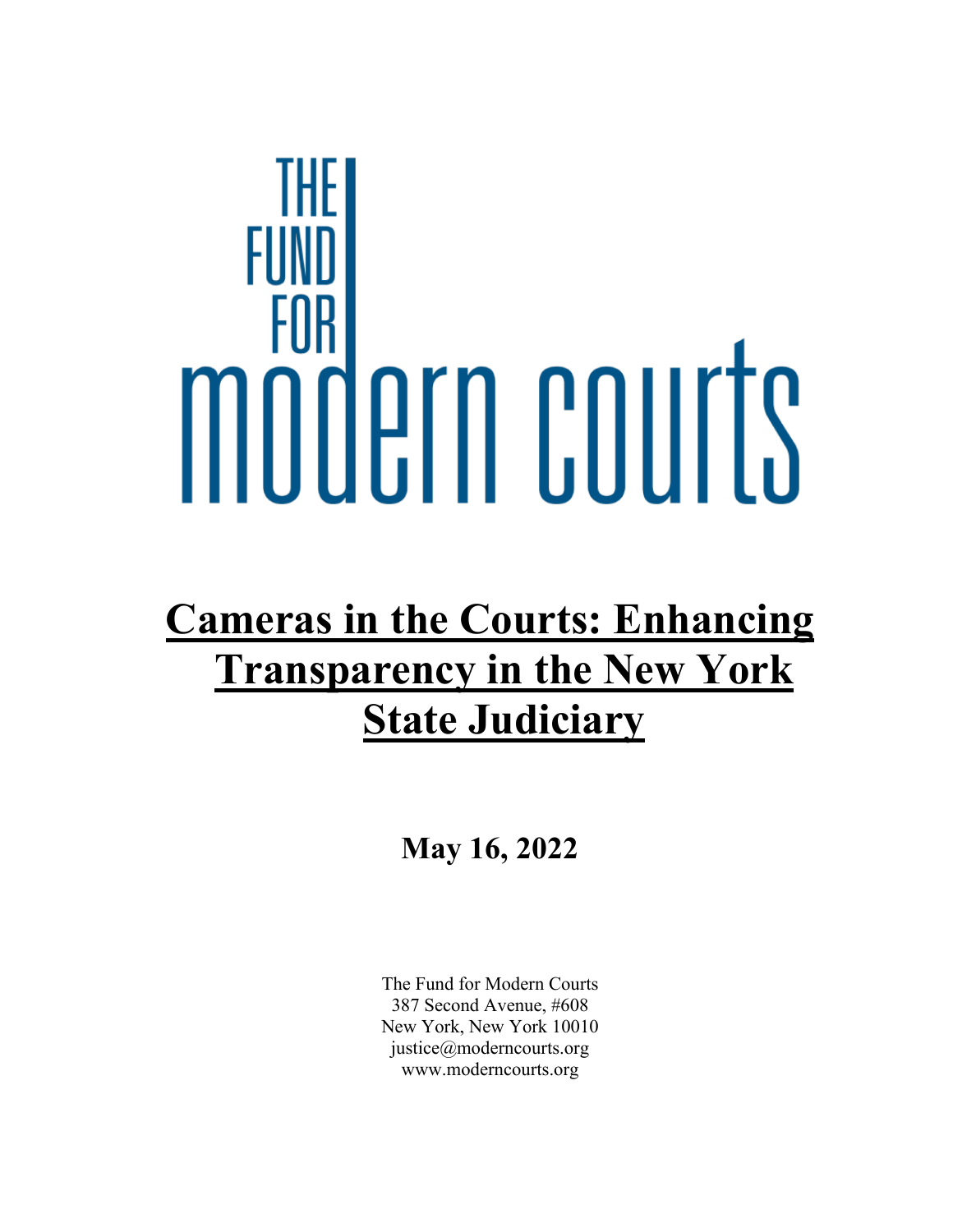### **Table of Contents**

| I.              |                                                                       |
|-----------------|-----------------------------------------------------------------------|
| II.             |                                                                       |
| A.              |                                                                       |
| <b>B.</b>       |                                                                       |
| $C$ .           |                                                                       |
| D.              |                                                                       |
| Ε.              |                                                                       |
| F.              | The Current Regime: Section 52 Prohibits Most In-Court Camera Use  10 |
| III.            |                                                                       |
| A.              |                                                                       |
| <b>B.</b>       |                                                                       |
| C.              |                                                                       |
| D.              |                                                                       |
| 1.              |                                                                       |
| 2.              |                                                                       |
| E.              |                                                                       |
| 1.              |                                                                       |
| F.              |                                                                       |
| G.              |                                                                       |
| IV.             |                                                                       |
| A.              |                                                                       |
| <b>B.</b>       |                                                                       |
| 1.              |                                                                       |
| 2.              |                                                                       |
| 3.              |                                                                       |
| $\mathcal{C}$ . |                                                                       |
| D.              |                                                                       |
| Ε.              |                                                                       |
| F.              |                                                                       |
| V.              |                                                                       |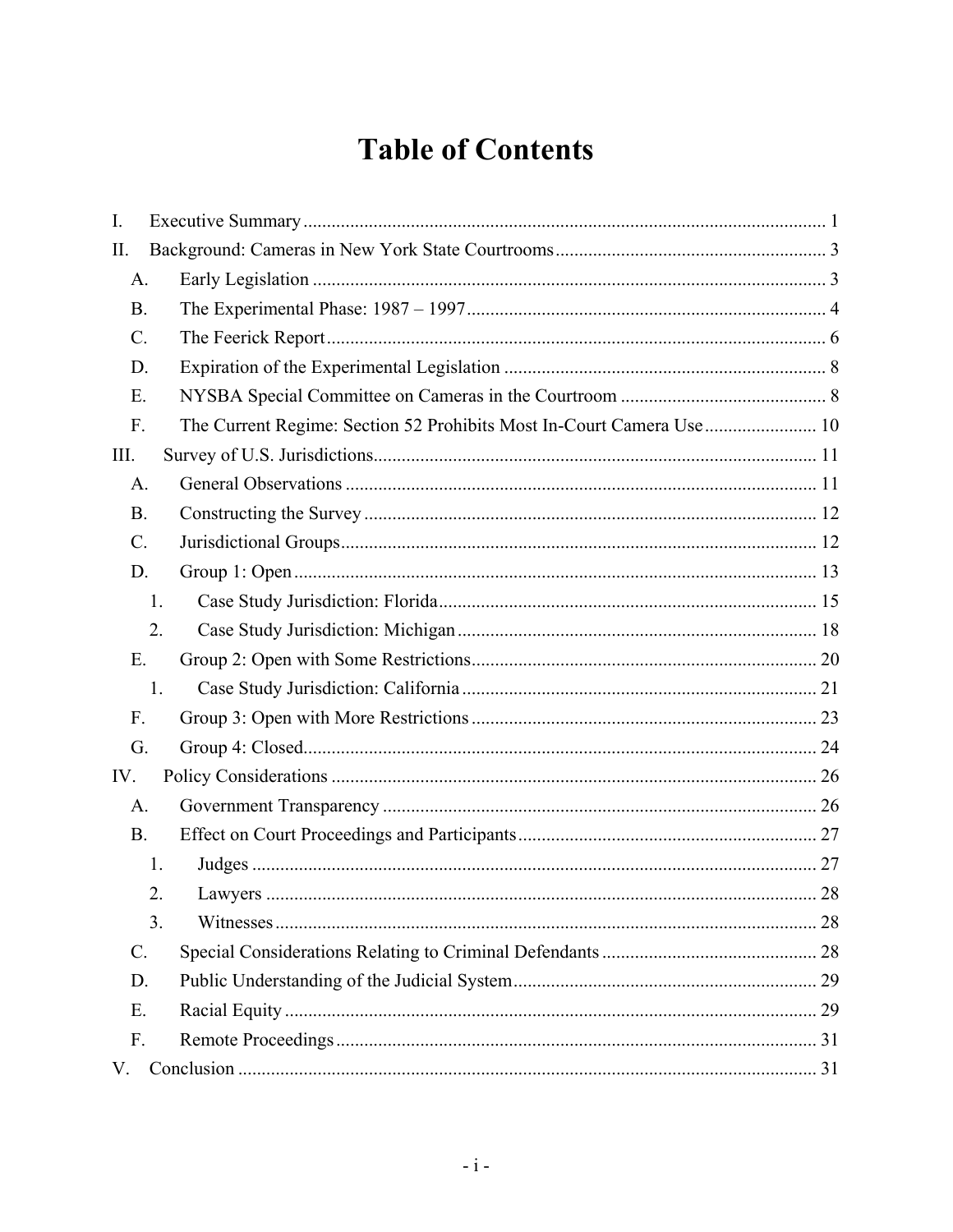#### **I. Executive Summary**

New York is the media capital of the world, but it is one of the few U.S. jurisdictions that prohibits the use of cameras in most courtrooms. New York first banned electronic media coverage in the 1930s, and almost a century later, little has changed; by and large, members of the public wishing to see and hear proceedings in New York trial courts still must attend in person, with all of the cost and inconvenience that entails. This imposes a particularly difficult burden on the elderly, handicapped, and employed individuals who are unable, for a variety of reasons, to attend court proceedings in person. There was a brief period when this was not the case: between 1987 and 1997, the state experimented with a new law that allowed electronic media coverage under certain circumstances. The experiment was largely viewed as a success, but the New York State Legislature, led by then-Assembly Speaker Sheldon Silver, failed to make the experiment permanent, and it expired. Since then, with the spotlight of public scrutiny largely turned away, New York state courthouses have operated without the transparency and oversight that audiovisual coverage brings. As a result, important values, such as public understanding of the judicial system, public scrutiny of important proceedings, and equal treatment under the law, have been compromised.

The recent introduction in the New York State Legislature of two "cameras in the courts" bills — one by Senator Brad Hoylman,<sup>1</sup> and the other by Assemblyman David Weprin<sup>2</sup> prompted the Fund for Modern Courts ("Modern Courts") to form a Subcommittee on Cameras in the Courts, utilizing the research and drafting assistance of Steptoe & Johnson LLP, to evaluate the relative merits of allowing audiovisual coverage of courtroom proceedings. This report is the result of this evaluative process and it assesses New York's current policy prohibiting cameras in the courtrooms through a number of lenses. $3$ 

First, the report takes a historical view, looking back at the causes of the original prohibition; the contours of the experimental law that, for about a decade, opened proceedings in New York's trial courts to the media; and two comprehensive post-hoc evaluations of the experimental law.

Second, the report sets forth the findings of a new and comprehensive survey undertaken in 2022 by Modern Courts of the policies of all fifty states and the District of Columbia concerning audiovisual coverage of proceedings in courtrooms.

The survey makes clear that New York is an extreme outlier among the states. An astonishing forty-eight jurisdictions — that is, nearly all of them — allow coverage of both trial and appellate proceedings, although the contours of the applicable rules vary widely, and most

<sup>&</sup>lt;sup>1</sup> S. S792A. Leg. Sess. 2021-2022 (N.Y. 2022), https://www.nysenate.gov/legislation/bills/2021/S792.<br><sup>2</sup> Legis, Assemb, A9592, Leg. Sess. 2021-2022 (N.Y. 2022).

Legis. Assemb. A9592. Leg. Sess. 2021-2022 (N.Y. 2022),

https://www.nysenate.gov/legislation/bills/2021/A9592. 3

<sup>&</sup>lt;sup>3</sup> This report is the product of the diligent work of Modern Courts' Subcommittee on Cameras in the Courts; Dennis Hawkins, Esq., Modern Courts' Executive Director; and Denise Kronstadt, Esq., Modern Courts' Deputy Executive Director and Director of Advocacy. Steptoe & Johnson LLP partner Michael Miller and associates Drew Harris and Kate Fisch provided assistance with research and drafting. Members of the Subcommittee on Cameras in the Courts include Hon. E. Leo Milonas, Amy Barasch, Barry Bohrer, Daniel Kummer, Michael Porcelain, and Jenny Yakir.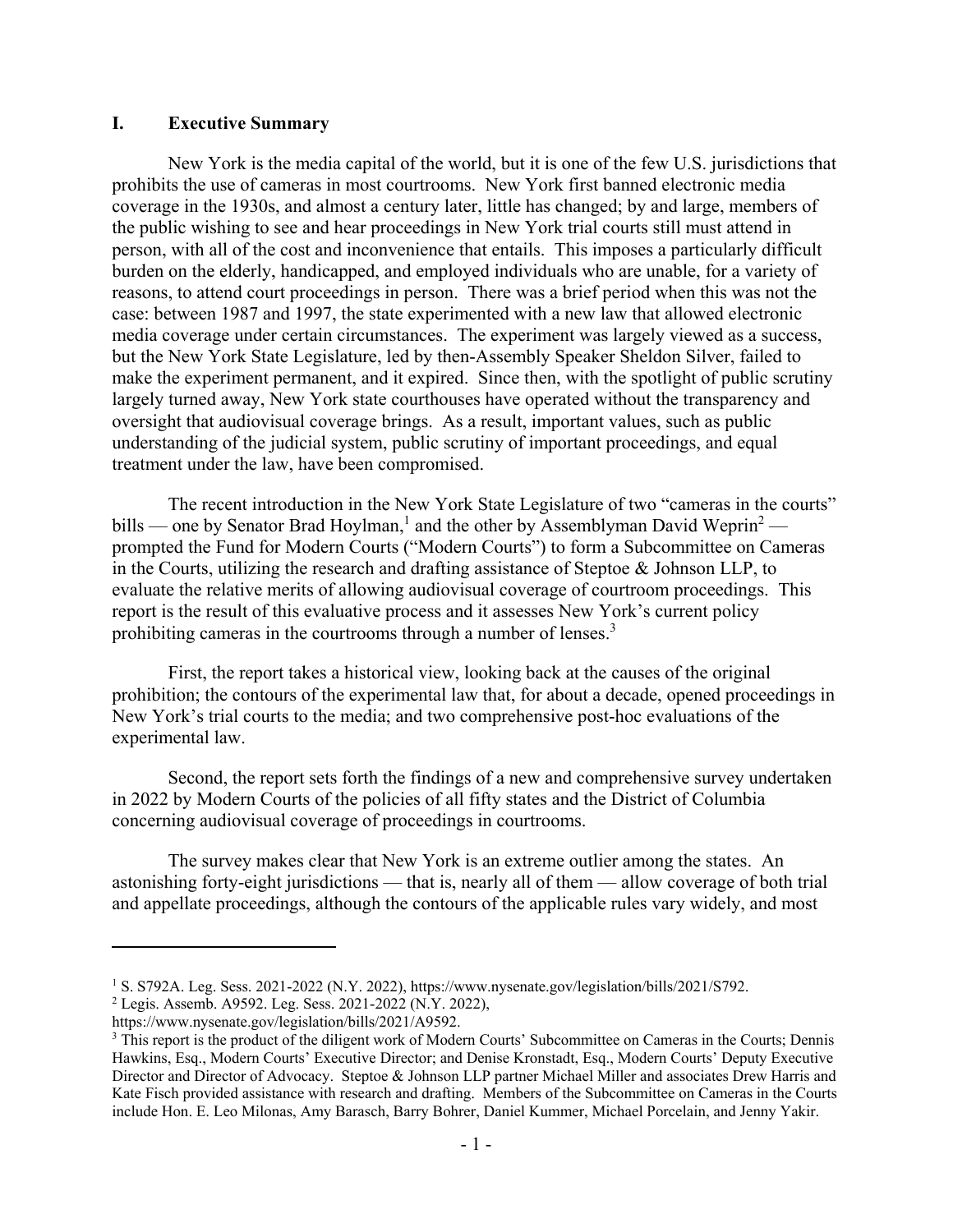jurisdictions livestream, over the internet, only appellate-court proceedings. Jurisdictions that permit camera coverage of trial court proceedings generally impose limits to protect the interests of certain legal-process participants. For example, domestic disputes, juvenile cases, jury selection, and proceedings that are closed to the public are often off-limits to the electronic media. Some jurisdictions allow coverage of civil matters but prohibit coverage of proceedings in criminal court. And every jurisdiction vests the presiding judge with broad discretion to determine whether to limit or deny coverage of proceedings. While some jurisdictions simply leave this decision to the sound discretion of the judge, others have more involved procedures in place — requiring a hearing on the matter or instructing the judge to make particular findings of fact or conclusions of law on the record.

Our deep dive allowed us to categorize the jurisdictions into four groups:

- **Open.** Audiovisual coverage is presumed to be allowed, meaning:
	- o no request for approval to use a camera in the courtroom is necessary;
	- o a request for approval is necessary, but to deny it, the presiding judge must find that the harm in granting the request outweighs the benefit of doing so; or
	- o the court routinely webcasts all or most courtroom proceedings.

The consent of neither the parties nor testifying witnesses is required.

- **Open with Some Restrictions.** Audiovisual coverage is not presumed to be allowed, but the court may grant approval. The consent of neither the parties nor testifying witnesses is required.
- **Open with More Restrictions.** Audiovisual coverage is not presumed to be allowed, but the court may grant approval. The express consent of the parties or of testifying witnesses is required in some or all cases, or an objection from a party or witness may automatically preclude coverage either of the entire proceeding or of the objecting witness.
- **Closed.** Coverage is prohibited in all or most trial-court proceedings. Coverage is permitted in appellate proceedings.

Although jurisdictions' approaches vary widely, the experiences of many states, including New York during its ten-year dalliance with courtroom camera use, have been overwhelmingly positive. And the pendulum continues to swing further in the direction of openness. For instance, Michigan now livestreams almost all court proceedings statewide over the internet, and almost every jurisdiction livestreams a video and/or audio feed from its court of last resort, if not others.

Third, and finally, this report evaluates in-court camera use on an issue-by-issue basis, including considerations relating to racial justice, judicial transparency, and the interests of litigants and the public. It does so based on the above-described analyses and information gleaned from a number of relevant stakeholders in recent interviews conducted by Modern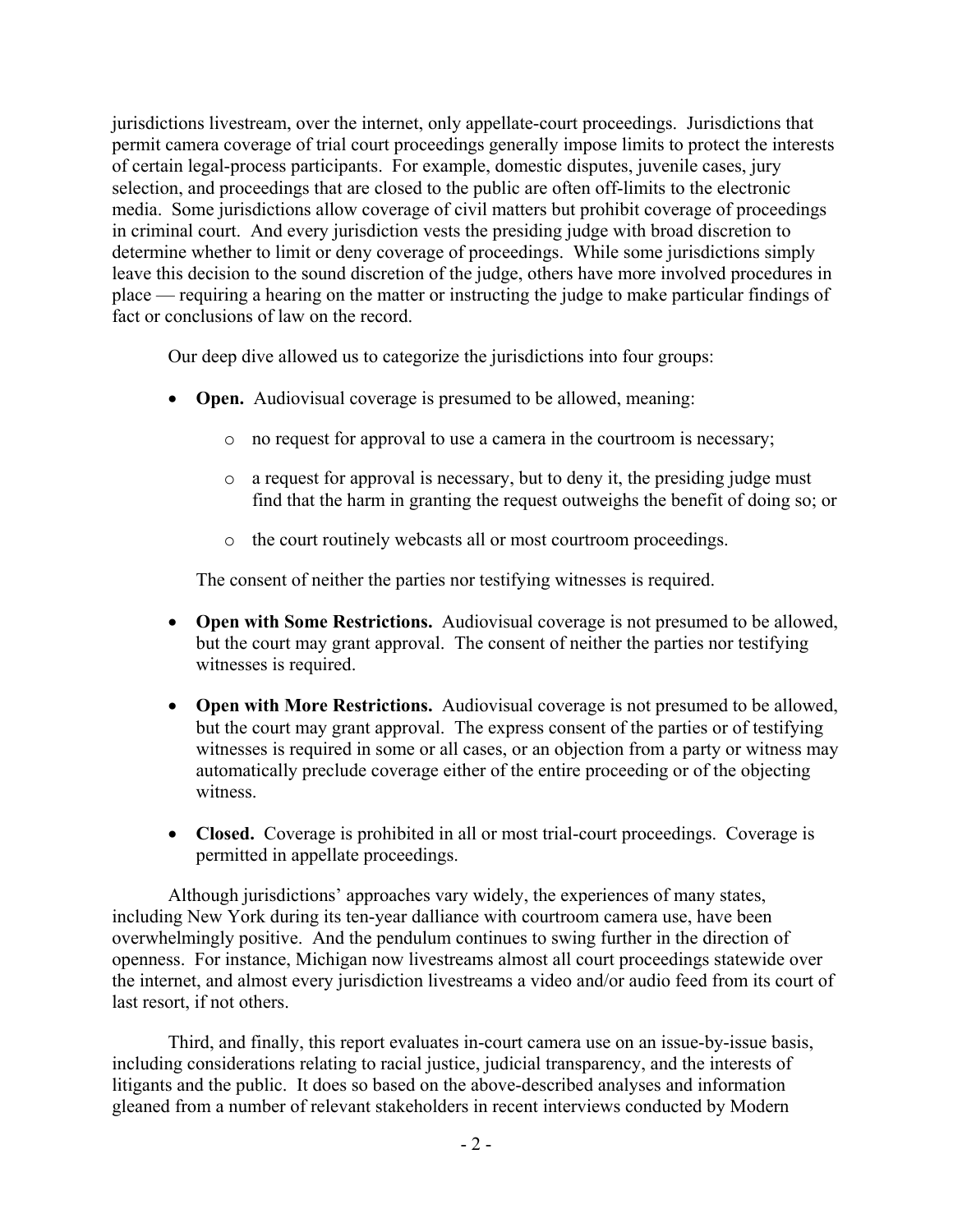Courts, including trial lawyers, judges and other judicial representatives, members of the media, and representatives of non-profit organizations.

In all, these considerations weigh heavily in favor of opening New York courtrooms to camera coverage, and Modern Courts supports the following broad principles that should guide passage of new legislation at the earliest opportunity:

- Modern Courts is broadly supportive of in-courtroom camera use. The general public should be permitted and empowered to view trial-court proceedings — including witness testimony — remotely, both via court-provided livestreaming over the internet and enhanced, presumptive access to the courts by members of the audiovisual news media.<sup>4</sup> In short, it is time to repeal the current effective ban on audiovisual coverage of trial proceedings embodied in N.Y. Civil Rights Law section 52.
- Appropriate limits should be placed on the use of cameras in the courts. For instance, there should be a presumption that audiovisual coverage of certain types of proceedings, such as closed proceedings, and certain types of witnesses, such as minors, will not be permitted.
- Trial court judges should be afforded a meaningful degree of control over in-court camera use, and should have discretion to restrict or prohibit camera use where doing so serves the interests of justice.

Legislation drawn along these lines would bring New York back into the mainstream, and would further the goals of increasing the transparency of judicial proceedings, achieving equal treatment under the law, and enhancing public understanding of the judicial process, without unduly burdening the due process rights of litigants or detracting from the dignity of the judicial process.

#### **II. Background: Cameras in New York State Courtrooms**

#### **A. Early Legislation**

 $\overline{a}$ 

In 1935, Bruno Richard Hauptmann was put on trial in the Hunterdon County Courthouse in New Jersey for the kidnapping and murder of Charles Lindbergh's 20-month-old son. The trial was open to the public and the press alike, and it was covered by some 700 writers and broadcasters and 132 still and video cameramen. Pandemonium ensued, with bright flash bulbs and cameramen standing on witness tables. The cacophony led the judge to prohibit photographic coverage before the trial ended.<sup>5</sup> The episode triggered considerable concern about the ability of courts to maintain the integrity of their proceedings in the presence of electronic media, and two years later, the American Bar Association released Canons of Judicial Ethics

<sup>&</sup>lt;sup>4</sup> This report does not attempt to define who constitutes a member of the "news media," or address the use of electronic devices by non-media persons. If not addressed via statute, these issues may be left to the discretion of the presiding judge.

<sup>5</sup> *Television in the Courtroom*, CQ Researcher (Jan. 16, 1981),

https://library.cqpress.com/cqresearcher/document.php?id=cqresrre1981011600.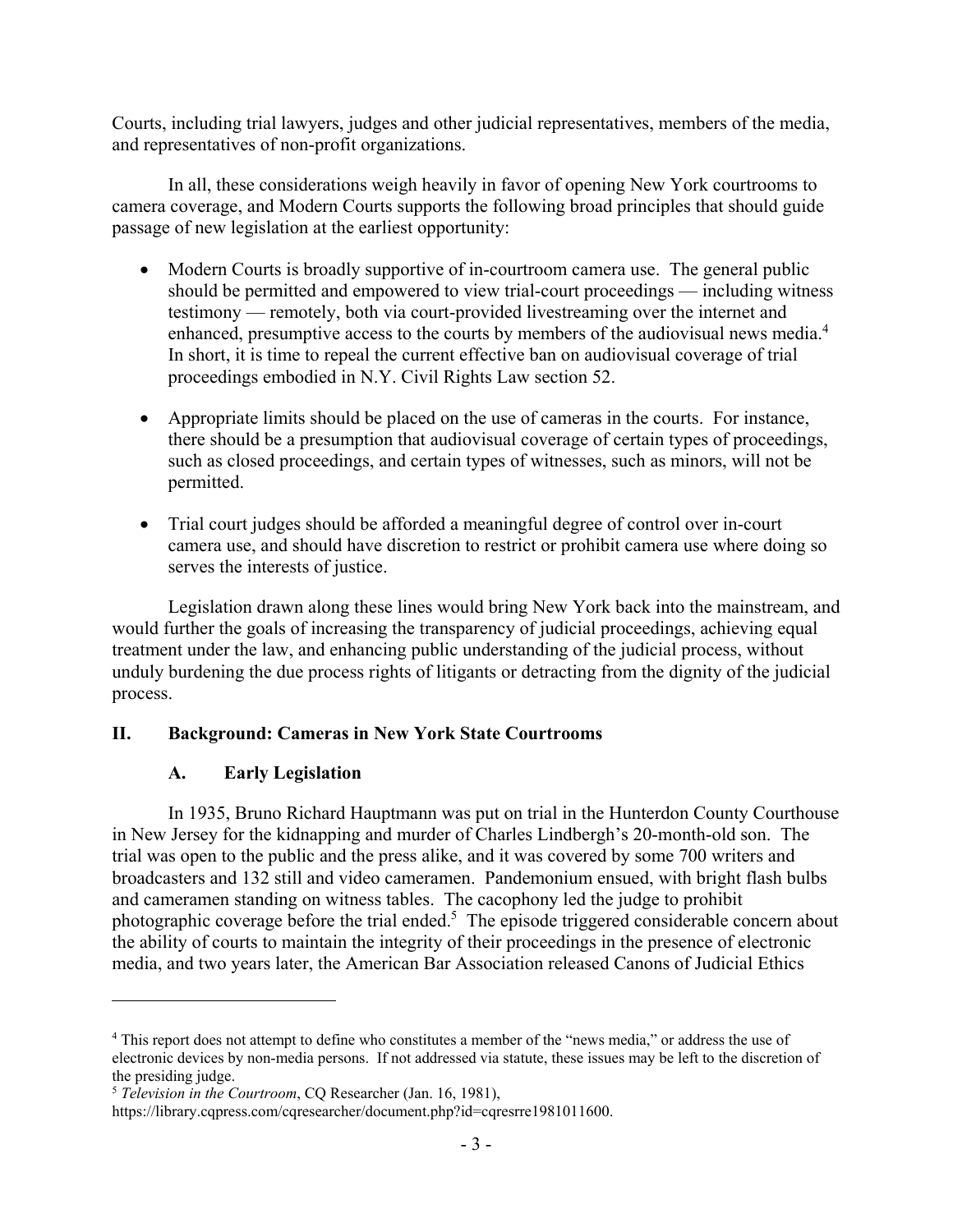banning both photography and radio broadcasting of court proceedings.<sup>6</sup> In justifying these prohibitions, the ABA wrote, "the taking of photographs in the courtroom . . . and the broadcasting of court proceedings, degrade the court and create misconceptions . . . in the mind of the public and should not be permitted."<sup>7</sup> In 1952, to keep up with evolving technology, the Canons were further revised to prohibit television coverage of such proceedings.<sup>8</sup>

The New York State Legislature followed suit, passing section 52 of the New York Civil Rights Law that same year. Section 52 states, in relevant part:

> No person, firm, association or corporation shall televise, broadcast, take motion pictures or arrange for the televising, broadcasting, or taking of motion pictures within this state of proceedings, in which the testimony of witnesses by subpoena or other compulsory process is or may be taken, conducted by a court . . . . Any violation of this section shall be a misdemeanor.<sup>9</sup>

This short and somewhat cryptic provision, which carries the specter of criminal liability, has had the practical effect of prohibiting audiovisual coverage of any trial proceeding taking place in a New York state court that involves witness testimony, and it remains in effect today. The statute's passage was motivated primarily by the concern that the presence of cameras would alter the behavior of participants in criminal trials — prosecutors, defense attorneys, witnesses, juries, and judges alike — and would ultimately deprive defendants of their right to a fair trial.<sup>10</sup>

#### **B. The Experimental Phase: 1987 – 1997**

Although section 52 is still on the books today, it was temporarily abrogated by another law, passed by the state legislature in 1987 and codified as section 218 of the New York Judiciary Law. Section 218 opened up New York State courtrooms to audiovisual coverage by the media on an experimental basis under certain circumstances until it was allowed to expire in 1997.<sup>11</sup> The provision did not apply to livestreaming, which was not an economically or technically feasible option at the time, or to persons not affiliated with the news media.12

1

 $6$   $Id.$ 

 $^7$  *Id.* 

<sup>8</sup> George Winner, *Cameras in the Courtroom?*, N.Y. State Sen. (Apr. 9, 2007),

https://www.nysenate.gov/newsroom/in-the-news/george-winner/cameras-courtroom.

<sup>9</sup> N.Y. Civ. Rights Law § 52.

<sup>10</sup> Jay C. Carlisle, *An Open Courtroom: Should Cameras Be Permitted in New York State Courts?*, 18 Pace L. Rev. 297, 298 (1998).

<sup>&</sup>lt;sup>11</sup> N.Y. Jud. § 218(1), (3)(b). Section 218 was allowed to lapse for about a year, in 1991 and 1992. *Courtroom Television Network, LLC, v. State, 1* Misc.3d 328, 344 (Sup. Ct. N.Y. Cty. July 15, 2003).

<sup>&</sup>lt;sup>12</sup> N.Y. Jud. § 218(3)(a); *see also* N.Y. Jud. § 218(2)(c) (defining "news media" as "any news reporting or news gathering agency and any employee or agent associated with such agency, including television, radio, radio and television networks, news services, newspapers, magazines, trade papers, in-house publications, professional journals or any other news reporting or news gathering agency, the function of which is to inform the public, or some segment thereof").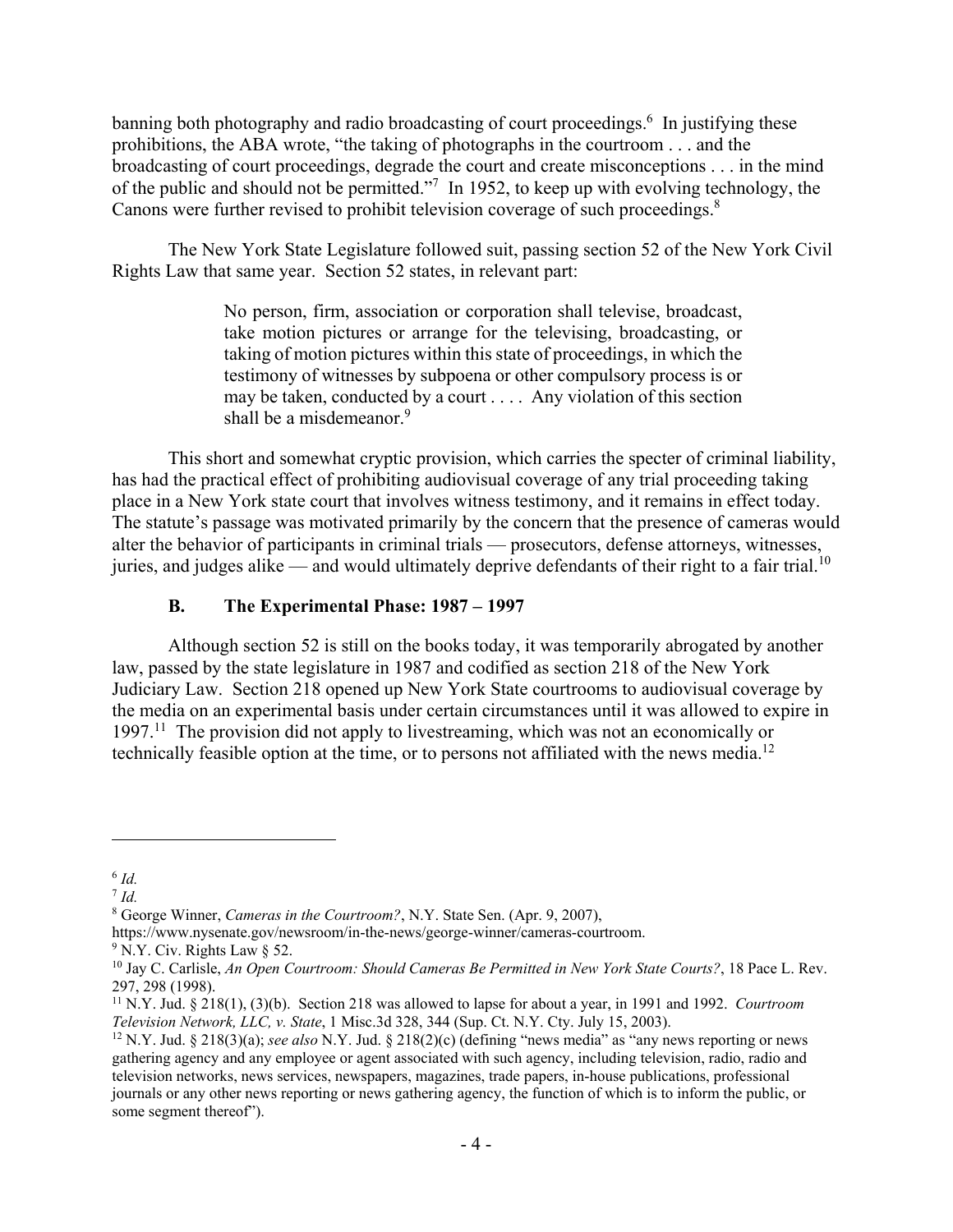Section 218 did not guarantee the news media the right to audiovisually cover a proceeding, but rather left the matter up to "the discretion of the presiding trial judge."<sup>13</sup> It also established no presumption in favor of or against allowing coverage; instead, the presiding judge was merely required to consider, "at a minimum," five enumerated factors:

- (i) the type of case involved;
- (ii) whether such coverage would cause harm to any participant in the case or otherwise interfere with the fair administration of justice, the advancement of a fair trial or the rights of the parties;
- (iii) whether any order directing the exclusion of witnesses from the courtroom prior to their testimony could be rendered substantially ineffective by allowing audio-visual coverage that could be viewed by such witnesses to the detriment of any party;
- (iv) whether such coverage would interfere with any law enforcement activity; or
- (v) whether such coverage would involve lewd or scandalous matters.<sup>14</sup>

Section 218 explicitly did not require counsel, parties, or jurors to consent to audiovisual coverage of a proceeding, except during arraignments and suppression hearings, although the presiding judge could limit coverage of any other proceeding where an objection presented "good or legal cause"<sup>15</sup> and had discretion to revoke approval or limit coverage at any time.<sup>16</sup> Moreover, nonparty witnesses were granted the right to have their image be visually obscured during their testimony. $17$ 

Other limitations existed as well. Several types of proceedings could never be covered: conferences in chambers, voir dire, and closed proceedings.18 Similarly, a variety of persons could not be covered: the jury (except the foreperson, with his or her consent and the trial judge's approval, while delivering the verdict), undercover police officers (except with their prior written consent), the victim in a prosecution for rape, criminal sexual act, sexual abuse or other sex offense, any arraignment or suppression hearing (except with the prior consent of all parties to the proceeding), any person the coverage of whom "is liable to endanger the safety of any person," and any family member of a victim or a party in the trial of a criminal case, except while such family member is testifying.<sup>19</sup>

Section 218 also included several administrative provisions. First, news media interested in providing audiovisual coverage of a court proceeding were required to file a request, in writing, at least seven days before the commencement of the proceeding.<sup>20</sup> Second, the presiding

- <sup>15</sup> N.Y. Jud.  $\frac{8}{9}$  218(5)(a).
- $16$  N.Y. Jud. § 218(7).

<sup>13</sup> N.Y. Jud. § 218(3)(b).

<sup>&</sup>lt;sup>14</sup> N.Y. Jud. § 218(3)(c).

 $17$  N.Y. Jud. § 218(5)(c). 18 N.Y. Jud. § 218(7).

 $19$  *Id.* 

 $20$  N.Y. Jud. § 218(3)(a).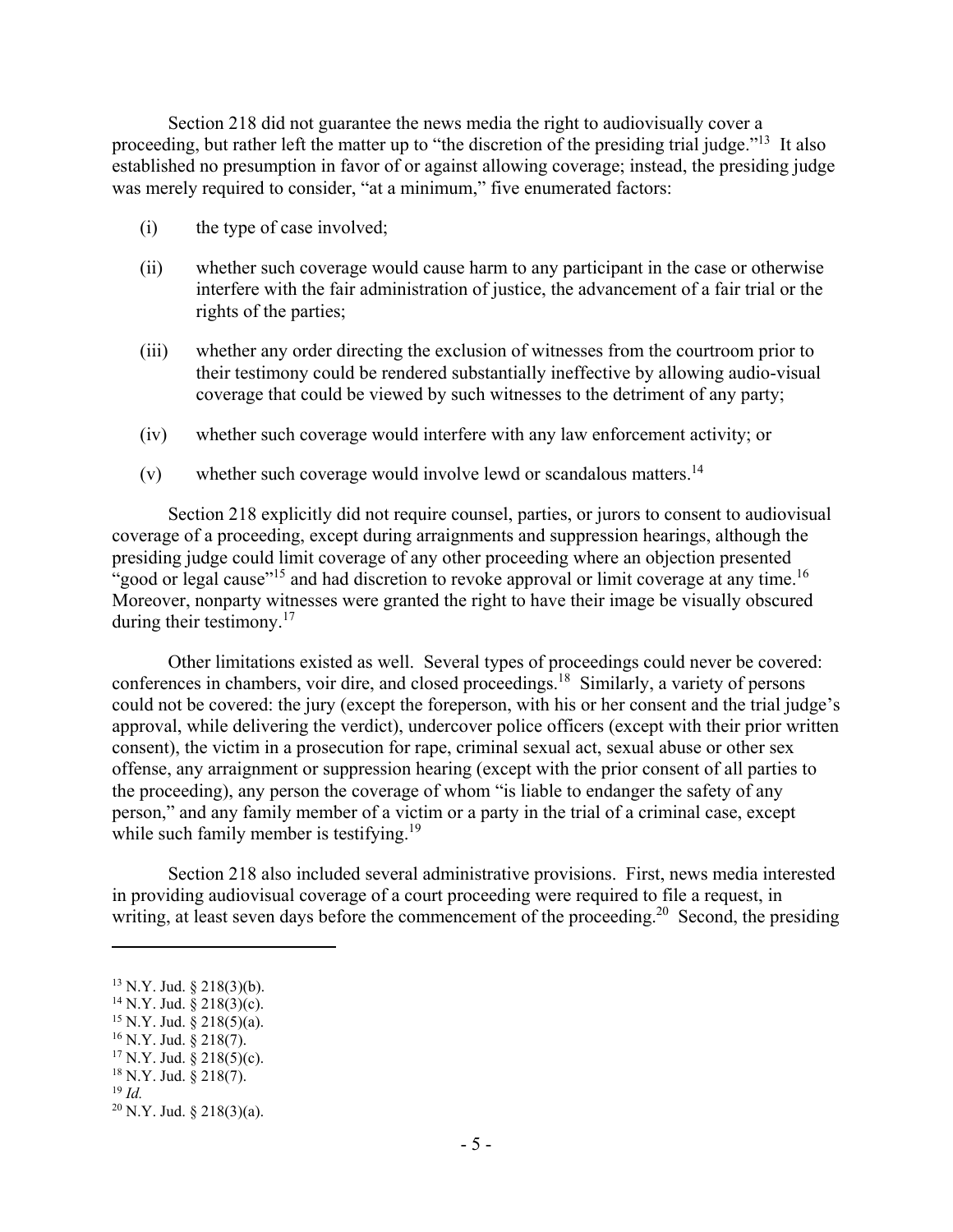judge was required to issue his or her order granting or denying coverage in writing, and the order was "subject only to review by the appropriate administrative judge."<sup>21</sup>

#### **C. The Feerick Report**

In 1995, New York State Legislature created a committee to assess the experiment enabled by section 218.<sup>22</sup> The Committee, which was chaired by Fordham Law School Dean John D. Feerick:

- designed and conducted a written survey to assess the experience of New York judges with cameras in the courtroom (which elicited over 350 responses);
- worked with the Marist Institute for Public Opinion on a public opinion survey of private citizens in New York on the issue of cameras in the courtroom;
- "wrote to the presidents and executive directors of 150 bar associations in New York asking for information about the experience of their members";
- "contacted the New York Law Journal, which agreed, as a public service, to run a prominent notice of the Committee's interest in receiving public comments" (the Committee received over 50 letters of public comment);
- held 5 public hearings, each announced by press release, at which more than fifty witnesses provided testimony;
- sought Office of Court Administration data regarding media applications for audio-visual coverage;
- sought samples of televised courtroom footage from television stations around the state;
- gathered relevant information on the policies of other states and federal courts and reviewed U.S. Supreme Court precedent as well as relevant legal and psycho-social literature;
- sought information from the deans of all in-state law schools regarding educational use of televised trials;
- solicited information from "eleven jury consultants . . . about their experience with the impact of cameras in the courtroom on jurors and other trial participants;" and

1

 $21$  N.Y. Jud. § 218(3)(b).

<sup>22</sup> *An Open Courtroom: Cameras in New York Courts*, New York State Committee on Audio-Visual Coverage of Court Proceedings (1997) (the "Feerick Report") at 1.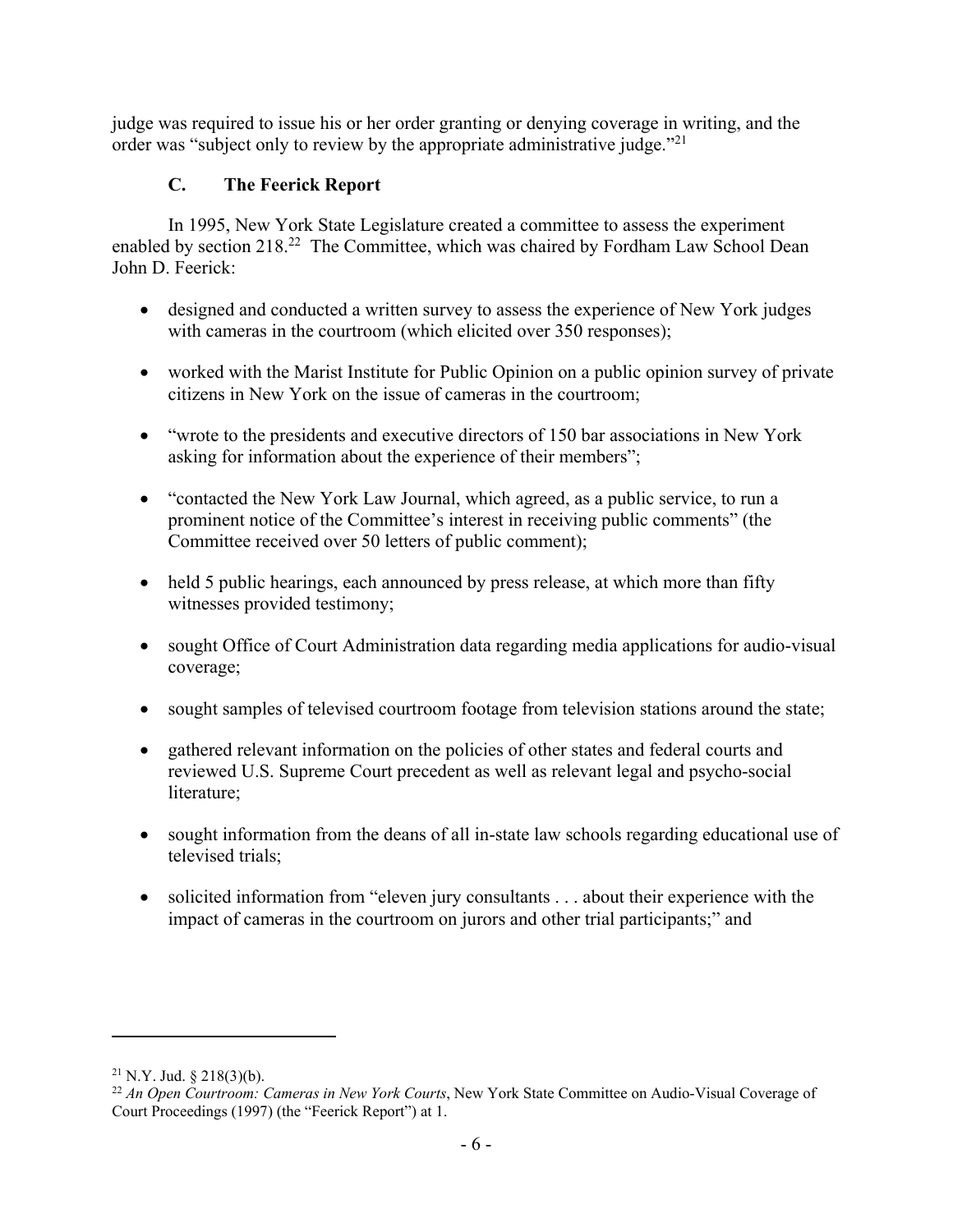• conferred informally with media scholars, as well as "camera-experienced" attorneys and judges in New York and from other jurisdictions, including other states, and federal courts.23

The Feerick Committee also stayed in close contact with the California judicial taskforce charged with re-evaluating California's camera coverage law in the wake of the O.J. Simpson trial.24

In weighing the results of the judicial and public surveys, along with the various points that had been made by witnesses and in letters of public comment, the Committee ultimately concluded that "'what happens in a trial is a public matter' and should be accessible to as many interested New Yorkers as possible."25 The Committee noted that the "benefits that flow from televised coverage of the judicial process are so important that they ought not to be sacrificed by barring cameras from the courtroom across-the-board."26

On the issues of witness safety and the psychological effect of cameras on courtroom participants, the Committee found that fears regarding the actual impact of cameras on participants had not been realized during the experimental period, and that any such impact should not justify a ban on cameras. $27$ 

Finally, while non-party witnesses in criminal proceedings were afforded the option to insist that their image be obscured from coverage, the Committee determined that the same right should not be extended to non-party witnesses in civil proceedings, given heightened safety concerns involved in criminal matters.28

Ultimately, the Feerick Committee made the following recommendations:<sup>29</sup>

- 1. "Cameras should be permitted in New York State courts on a permanent basis with all of the safeguards of section 218 for parties, prospective witnesses, jurors, crime victims, and other trial participants."
- 2. Camera coverage "should be left to the sound discretion of the trial judge, unfettered by any presumption." In determining whether to allow cameras, judges should carefully consider any objections raised by parties or non-parties.
- 3. "The defendant's consent [in criminal cases] should be a prerequisite for camera coverage of bail hearings," because the greatest dangers to the criminal defendant's right

<sup>&</sup>lt;sup>23</sup> *Id.* at 5-8.<br><sup>24</sup> See *id.* at xix.<br><sup>25</sup> *Id.* at 71.<br><sup>26</sup> *Id.* at 70. The Committee acknowledged the difficulty of determining whether there was a net public benefit resulting from coverage of court proceedings. The Committee emphasized the benefits of public scrutiny of the judicial system, but noted that the record failed to establish that the presence of cameras in courtrooms would actually enhance public understanding of the judicial system.

<sup>27</sup> *See id*. at 75. 28 *See id*. at 85. 29 *See id*. at 83-89.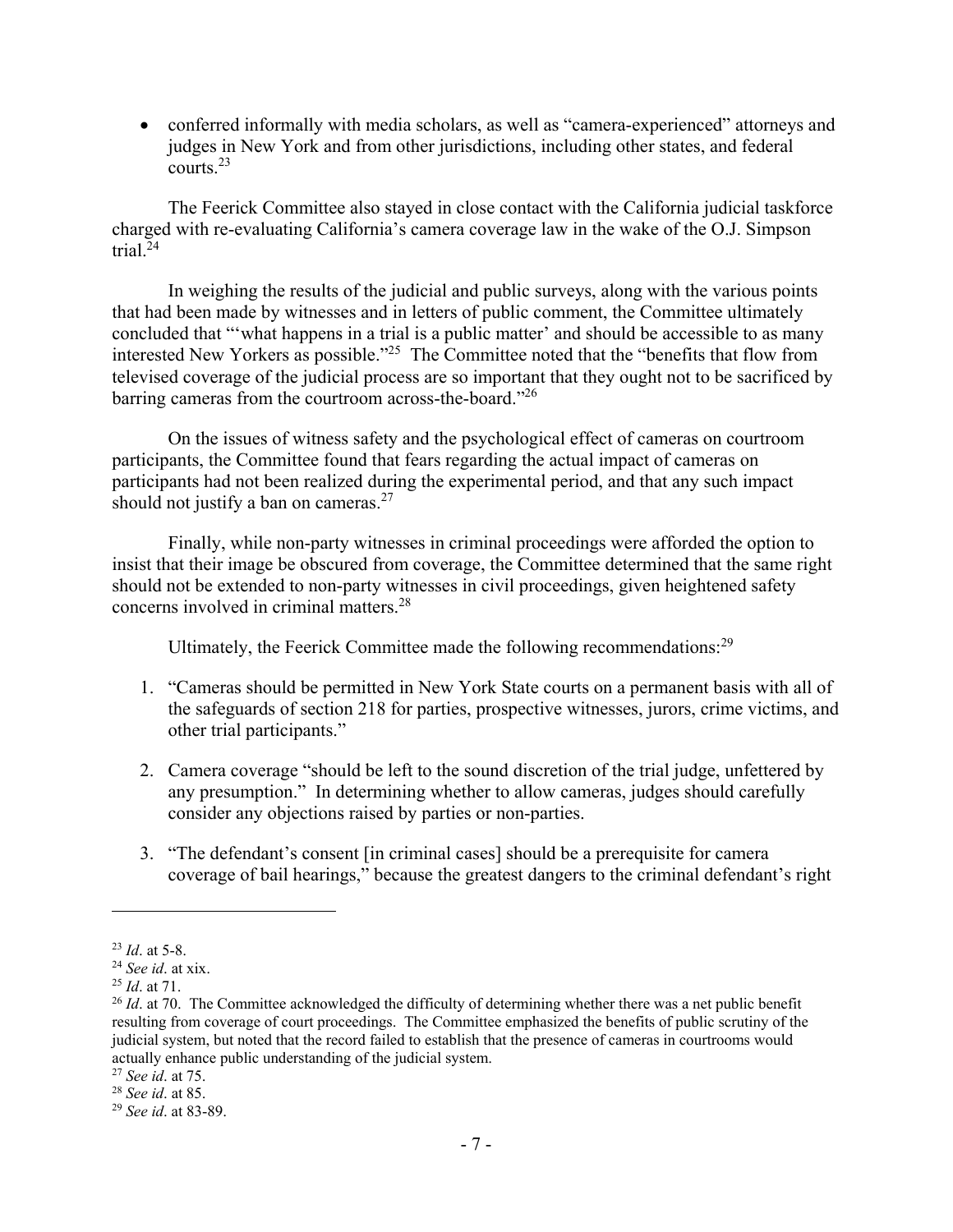to a fair trial come with pre-trial publicity. Otherwise, the defendant's consent need not be a requirement for camera coverage; openness of proceedings generally acts as a safeguard, not a threat, to the right to a fair trial.

- 4. "Judges should be vigilant in addressing the safety and privacy concerns of witnesses in both criminal and civil proceedings."
- 5. "The Office of Court Administration should actively monitor camera-covered proceedings, make periodic reports, and, if necessary, recommend changes in Section 218 of the Judiciary Law and the implementing rules."
- 6. "The Office of Court Administration should develop an enhanced judicial training program to familiarize all judges with the applicable statutory and administrative provisions and safeguards."

#### **D. Expiration of the Experimental Legislation**

In spite of the Feerick Committee's favorable assessment of section 218, and its recommendation that the provision be made permanent, section 218 was allowed to expire on June 30, 1997. Though the head of the New York state judiciary, Chief Judge of the New York State Court of Appeals Judith Kaye, supported the Committee's recommendations and argued that the provision should have been permanently instated, the heads of the state's legislative and executive branches, Assembly Speaker Sheldon Silver and Governor George Pataki, were opposed, and that ultimately sealed the legislation's fate.30 With the end of the experiment, section 52 of the Civil Rights Law — with its criminal penalties for filming trial proceedings went back into operation.

#### **E. NYSBA Special Committee on Cameras in the Courtroom**

In June 2000, the New York State Bar Association formed a Special Committee on Cameras in the Courtroom "to evaluate and make recommendations on the issue of audio/visual coverage of court proceedings in civil and criminal matters."31 Over the course of almost a year, the Special Committee conducted interviews with the bench and bar in both New York and other jurisdictions and conducted a 50-state survey of the law bearing on the use of cameras in courtrooms.<sup>32</sup> It generated a report detailing its findings and proposing parameters for future legislation allowing audiovisual coverage of judicial proceedings in the state.

The Special Committee's 50-state survey led it to the following conclusions:

1

<sup>30</sup> Carlisle, *supra* note 9, at 301. 31 NYSBA Special Committee on Cameras in the Courtroom, *Final Report to the House of Delegates* 7 (Mar. 31, 2001).

<sup>32</sup> *Id.* at 16, 25.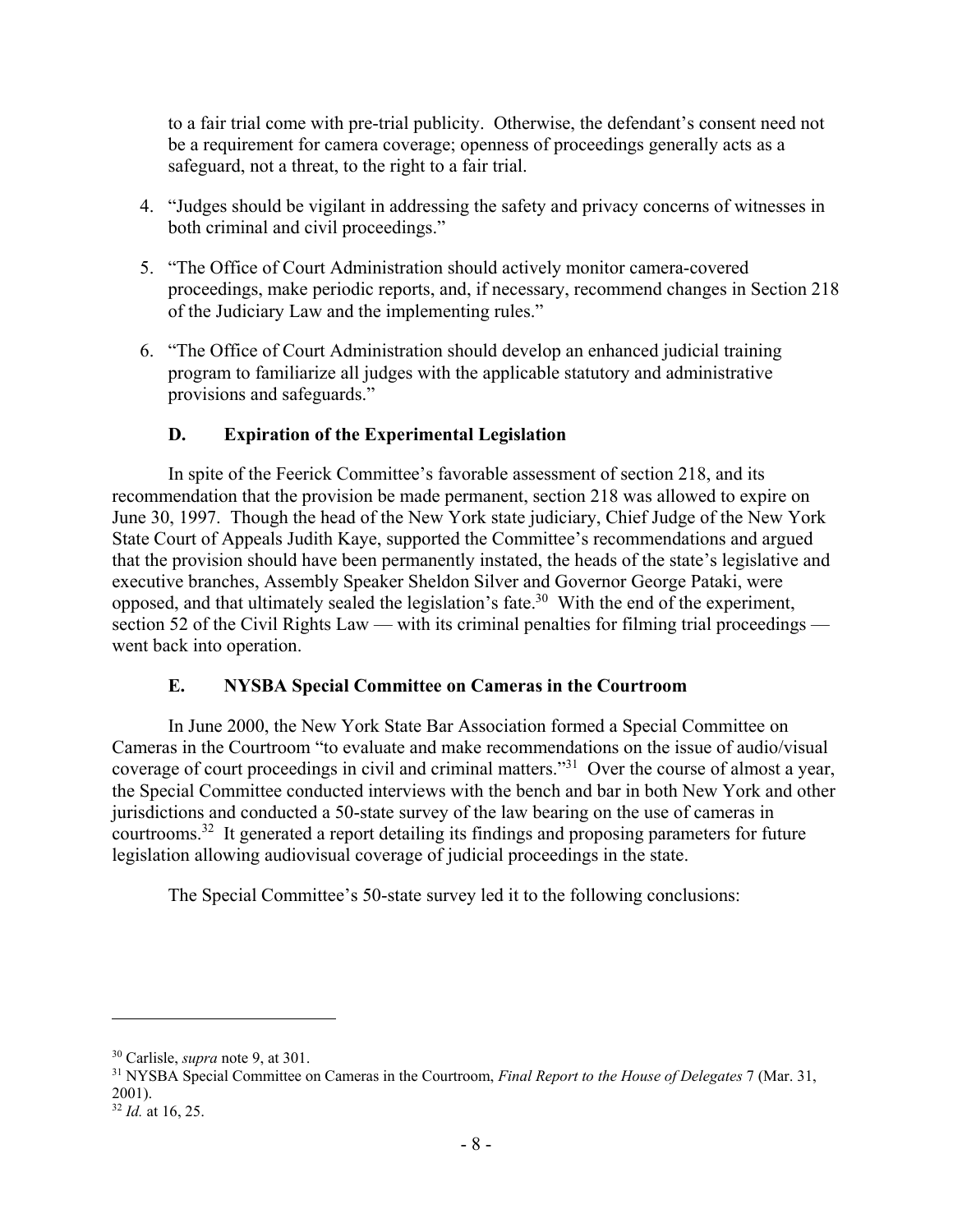- Thirty-three states permitted cameras in the courts under conditions roughly similar to those proposed by the Special Committee, although there was so much variation among states that it was hard to neatly categorize their approaches.<sup>33</sup>
- Six states required the consent of parties and/or witnesses to audiovisual coverage at the trial level.<sup>34</sup> But coverage in such states was rare or non-existent.<sup>35</sup>
- Only two states (including New York) and the District of Columbia excluded cameras from the court entirely.36

The Special Committee's interviews, meanwhile, suggested the following:

- There is no pattern of specific harm in specific cases and no substantial evidence that cameras adversely affect the outcome of trials.<sup>37</sup>
- Cameras did not make jury selection more difficult.<sup>38</sup>
- There was no juror-distraction effect, except for the distraction of camera people coming in and out of the courtroom and the use of flash cameras — which can be mitigated via appropriate rules.<sup>39</sup>
- Of 24 lawyers and judges who opined on the subject, only one felt that cameras impacted the outcomes of cases, but even that person did not know for sure. Another person said that he did not know. The others felt that cameras did not impact case outcomes.40

The Special Committee concluded that New York was an outlier in disallowing audiovisual coverage of practically all court proceedings, and there was little or no reason to believe that judicial proceedings in states allowing audiovisual coverage were adversely affected by that coverage. To the contrary, allowing audiovisual coverage would, under the right circumstances, "aid the public in understanding the legal system and the lawyer's role in it," and further, "that public understanding and trust is fundamental to our system of justice and our ability to function as lawyers."41

Accordingly, like the Feerick Committee before it, the NYSBA Special Committee concluded that New York's lapsed experiment in audiovisual coverage of courtroom proceedings had been a success. The report recommended that the experiment be extended for two years,

- $^{36}$  *Id.*  $^{37}$  *Id.* at 3.
- 
- <sup>37</sup> *Id.* at 3. 38 *Id.* at 16. 39 *Id.* at 17. 40 *Id.*
- 

<sup>33</sup> *Id.* at 25. 34 *Id.* at 26. 35 *Id.*

<sup>41</sup> *Id.* at 3, 27.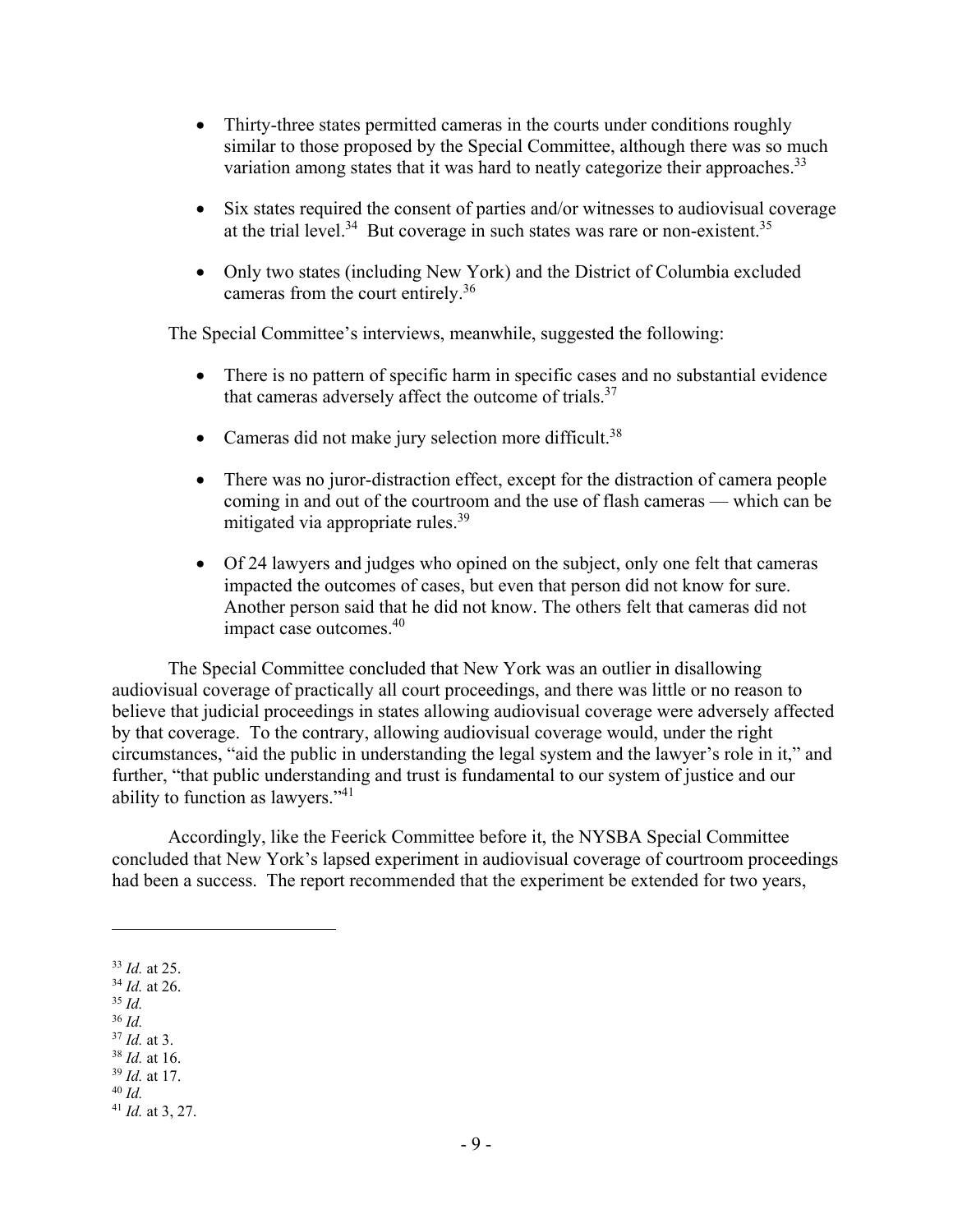with certain minor modifications that were discussed in the report.<sup>42</sup> Accepting the Special Committee's recommendation, the NYSBA House of Delegates subsequently voted to recommend, in turn, that the State Legislature allow in-courtroom camera use, with appropriate safeguards and without a consent requirement.<sup>43</sup>

#### **F. The Current Regime: Section 52 Prohibits Most In-Court Camera Use**

In the years following the expiration of section 218, certain media organizations attempted to use the court system to invalidate section 52's effective ban on audiovisual coverage of trial court proceedings. Although these cases initially saw mixed success, <sup>44</sup> in 2005, in a case brought by Court TV, the New York Court of Appeals upheld the constitutionality of section 52, sending the issue back to the New York State Legislature, which has simply allowed section 52 to remain in place. $45$ 

Because section 52 prohibits audiovisual coverage of "proceedings, in which the testimony of witnesses by subpoena or other compulsory process is or may be taken, conducted by a court," coverage of such proceedings is never permitted in New York state trial courts. However, section 52 does not prohibit coverage of trial court proceedings in which compulsory witness testimony may not be taken, and, as a result, coverage of qualifying proceedings is currently permitted under court rules upon order of the presiding trial judge.<sup>46</sup>

Likewise, section 52 does not apply to proceedings in appellate courts, and the New York State Unified Court System's administrative rules allow audiovisual coverage of appellate arguments by the media, but only with the permission of *both* (1) the Chief Administrator of the Courts or a designee of the Chief Administrator and (2) the Chief Judge of the Court of Appeals or the presiding justice of an Appellate Division.<sup>47</sup> Moreover, the New York State Court of

<sup>&</sup>lt;sup>42</sup> *Id.* at 3–6.<br><sup>43</sup> LIBN Staff, *The New York State Bar Association's 2002 legislative agenda contains the conventional lawyersupported issues, such as more money for legal services and increased pay for court assigned counsel. However, initiatives allowing cameras in the courtroom and simplifying case resolution for the middle class will be given some precedence in the new year.*, Long Island Business News (Jan. 25, 2022), https://libn.com/2002/01/25/thenew-york-state-bar-associations-2002-legislative-agenda-contains-the-conventional-lawyersupported-issues-suchas-more-money-for-legal-services-and-increased-pay-for-court-assigned-counsel-however/.

<sup>44</sup> *Compare People v. Boss*, 182 Misc.2d 700, 705 (Sup. Ct. Albany County 2000) (holding that section 52 was unconstitutional), *with Santiago v. Bristol*, 273 A.D.2d 813, 709 N.V.S.2d 724 (4th Dept. 2000) (holding that the trial court lacked authority to permit cameras in the court and declining to find section 52 unconstitutional).

<sup>45</sup> *Courtroom Television Network LLC v. New York*, 5 N.Y.3d 222, 234 (2005) (upholding Civil Rights Law section 52 in the face of challenges under the First Amendment to the United States Constitution and article I, section 8 of the New York State Constitution).

<sup>&</sup>lt;sup>46</sup> N. Y. Ct. Rules, § 131.3(a). We are not aware of instances in which trial court proceedings have actually been covered under this exception to section 52. *Cf. CC v. DD*, 64 Misc.3d 828 (N.Y. Supr. Ct. N.Y. Cty. June 27, 2019) ("The court does not decide whether videotaping could be permissible (although not required) under Civil Rights Law section 52 for non-trial status or compliance conferences because, even if videotaping were permissible at such conferences, in this case, the court declines to allow it."). However, New York's administrative rules were amended in 2016 to allow some video coverage of arraignments. *See* N. Y. Ct. Rules, § 131.1(c) ("Audio-visual coverage of party or witness testimony in any court proceeding (other than a plea at an arraignment) is prohibited."). 47 22 N.Y. C.R.R. Part 29.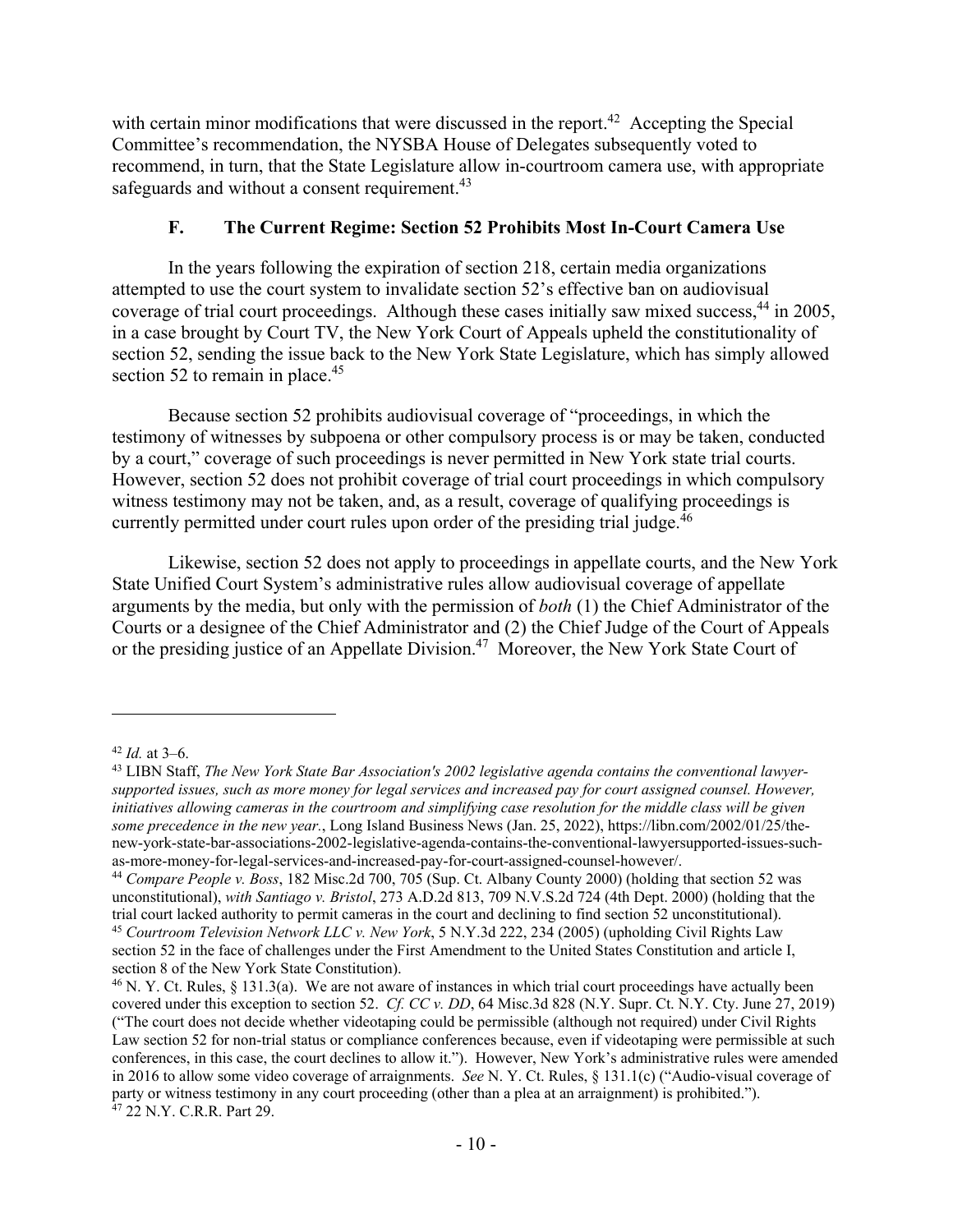Appeals and all four departments of the Supreme Court's Appellate Division have been livestreaming oral arguments for over five years.<sup>48</sup>

#### **III. Survey of U.S. Jurisdictions**

We conducted an in-depth analysis of the extent to which each of the 50 states and the District of Columbia permit audio-visual coverage of state court proceedings, and compiled data on the applicable state statutes, court rules, constitutional provisions, and/or canons of judicial ethics for those jurisdictions as well as information concerning their experiences with camera coverage of courtroom proceedings. This section details our findings.

#### **A. General Observations**

 $\overline{a}$ 

The majority of U.S. jurisdictions allow audio-visual coverage of court proceedings to a greater extent than New York rules currently permit. Forty-eight jurisdictions allow coverage of both trial and appellate proceedings, although the contours of the applicable rules vary widely. New York is one of the most restrictive courts in terms of allowing media coverage of proceedings, though it is not the most restrictive. That distinction goes to the District of Columbia, which has a blanket prohibition of coverage of any local court proceedings, at both the trial and appellate court levels.

In jurisdictions that permit camera coverage of trial court proceedings, the applicable state statutes and court rules tend to prohibit coverage of certain types of matters or proceedings, such as domestic disputes, juvenile cases, jury selection, or proceedings that are closed to the public. Some jurisdictions allow coverage of civil matters but prohibit coverage of all proceedings in criminal court. Every jurisdiction vests broad discretion in the presiding judge to determine whether to permit, limit, or deny coverage of proceedings. While some jurisdictions simply leave this decision to the sound discretion of the judge, others have more involved procedures in place — requiring a hearing on the matter or instructing the judge to make particular findings of fact or conclusions of law on the record.

Most jurisdictions rely on the news media to provide the public with audiovisual coverage of lower-court proceedings. Although almost all jurisdictions livestream audio or video coverage of oral arguments in their court of last resort, only a handful do so in lower courts. And of those, only Michigan currently provides comprehensive coverage of almost every lower court, although Florida recently inaugurated, on a limited basis, a livestreaming system

48 Court of Appeals arguments are livestreamed at https://www.nycourts.gov/ctapps/live.html. First Department arguments are livestreamed at https://www.youtube.com/channel/UCK8inKbo7p8Pn5zbc7X71nw/featured. Second Department oral arguments are livestreamed at http://wowza.nycourts.gov/ad2/ad2.php and wowza.nycourts.gov/ad2/ad2-2.html. Third Department arguments are livestreamed at http://wowza.nycourts.gov/ad3/ad3.php. Fourth Department arguments are livestreamed at https://ad4.nycourts.gov/go/live/.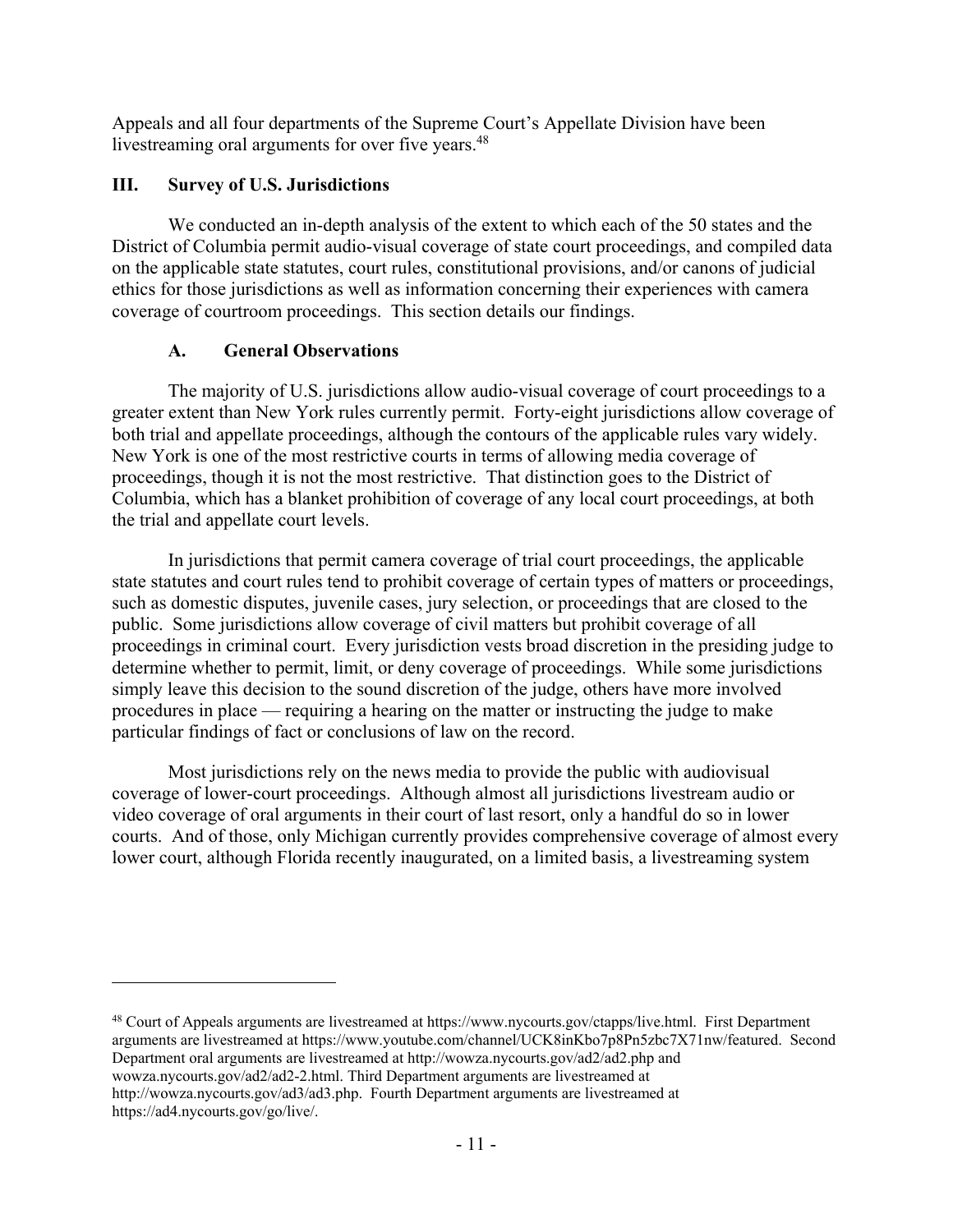that appears to be similar to Michigan's, with apparent plans to expand it to cover more courtrooms over time.<sup>49</sup>

Although states take a wide variety of approaches, a common thread tying these states together is the absence of any evidence that the gravest of the concerns raised by those who have opposed the use of cameras in courtroom — that a witness whose testimony was broadcast might be injured or killed as a result — has ever materialized.

#### **B. Constructing the Survey**

Building on existing compilations of relevant data,<sup>50</sup> we conducted a close review of each jurisdiction's constitutional provisions, statutes, rules, and codes of judicial conduct, as applicable.

For each jurisdiction, we noted the various procedures, safeguards, and requirements embedded in the rules — for example, whether the rule provides for a presumption in favor of camera coverage, whether party consent is required, and whether coverage of certain types of matters or proceedings is prohibited. As discussed above, these factors vary widely by state.

For the jurisdictions highlighted as case studies below, we also collected and reviewed relevant legislative, regulatory and judicial history, as well as relevant news articles, reports, and other available information.

#### **C. Jurisdictional Groups**

 $\overline{a}$ 

We categorized the jurisdictions into four groups depending on how permissive or restrictive their rules are regarding audio-visual coverage of court proceedings: (1) Open, (2) Open with Some Restrictions, (3) Open with More Restrictions, and (4) Closed.

A handful of key factors set these four groups apart. The first, and perhaps most important, is whether the jurisdiction allows coverage at all. As discussed above, the vast majority of jurisdictions do. But a small handful, including New York, generally do not.

The second factor is whether the jurisdiction requires the presiding judge to apply a presumption in favor of audiovisual coverage. Most states require the proponent of coverage namely, a member of the media organization seeking authorization to cover the proceeding — to submit a written application to the presiding judge prior to the start of the proceeding. Some state rules create a presumption in favor of coverage once a request is submitted, while others require the presiding judge to explicitly approve a request before coverage can begin. Some

<sup>49</sup> Press Release, Supreme Court of Florida, *Expanded Public Access to Florida's Courts via the Virtual Courtroom Directory* (Apr. 19, 2021), available at https://www.floridasupremecourt.org/content/download/732616/file/04-19- 2021-Virtual-Courtroom-Directory-Final.pdf.

<sup>50</sup> Radio Television Digital News Association, *Cameras in the Courts: A State-by-State Guide* (2012), available at https://www.rtdna.org/article/cameras\_in\_the\_court\_a\_state\_by\_state\_guide\_updated; Reporters Committee for Freedom of the Press, *Open Courts Compendium*, available at https://www.rcfp.org/open-courts-compendium/.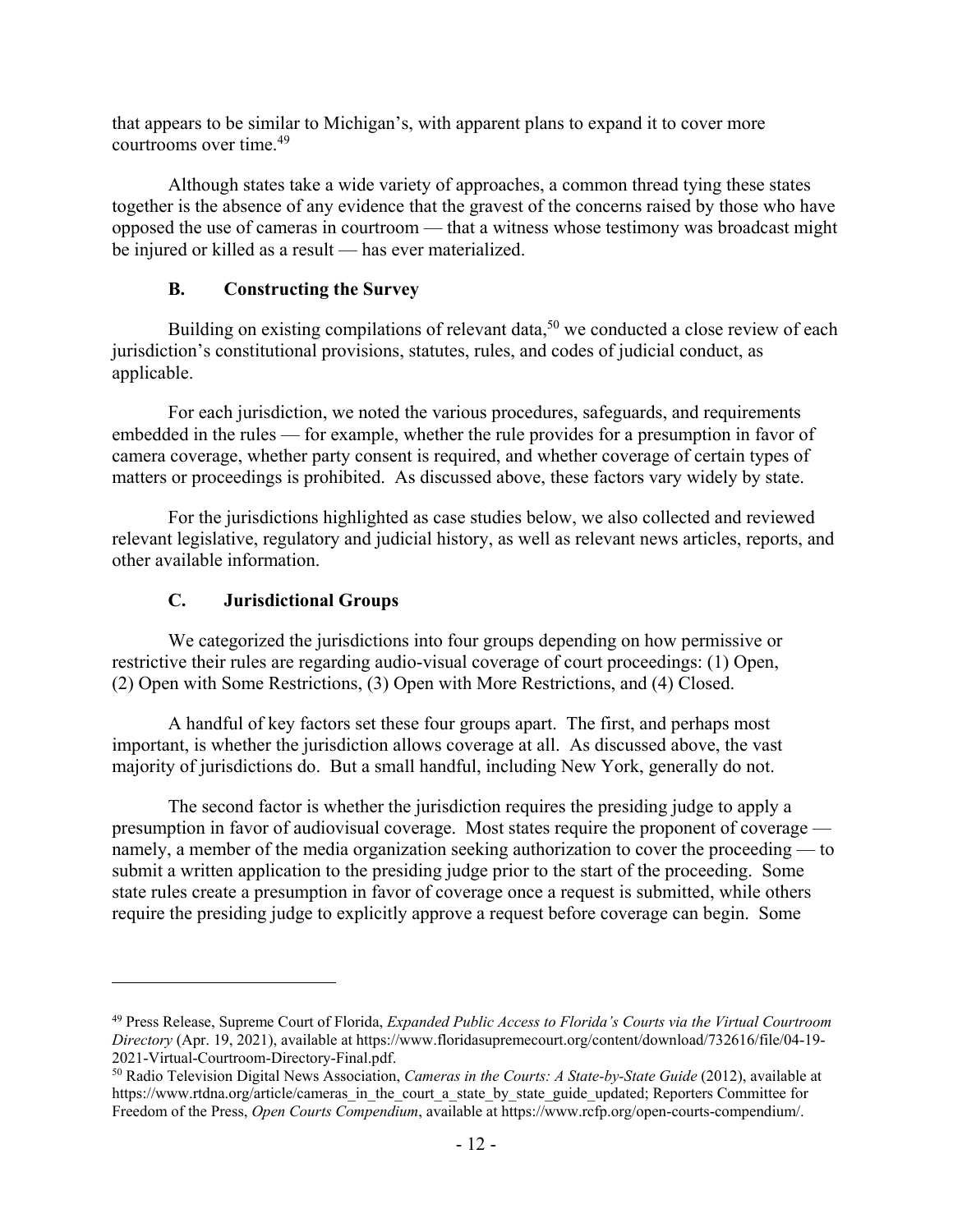jurisdictions dictate that in order for the presiding judge to deny or limit coverage, they must make certain findings of fact on the record.

The third factor distinguishing these groups is whether consent of the parties to the proceeding is required for coverage to be permitted. While some states require such consent to be given in writing, others allow the presiding judge to authorize coverage over the objection of a party. Some state rules permit the court to limit coverage of certain objecting witnesses, or only require party consent in certain types of matters, such as family court or juvenile cases. A description of the criteria for each of the four groups follows in sections III(D) through III(G), below.

After categorizing each jurisdiction into one of these four groups, we then identified jurisdictions in each group that could serve as potential case studies. For each of those jurisdictions, we conducted research surrounding the history of the applicable state statutes or court rules, as well as a review of any media stories or case law discussing the use of cameras in state courts. The following sections of this report outline the specific criteria that distinguish each of the four groups and delve into jurisdictional case studies that highlight the variety of ways in which states handle media coverage.

#### **D. Group 1: Open**

Jurisdictions classified as "Open" are those that have the least-restrictive rules governing audiovisual coverage of courtroom proceedings. Open jurisdictions are those in which:

- (1) Audiovisual coverage is presumed to be allowed, meaning that one of the following is the case:
	- a. no request for approval to use a camera in the courtroom is necessary;
	- b. a request for approval is necessary, but to deny it, the presiding judge must find that the harm in granting the request outweighs the benefit of doing so; or
	- c. the court routinely webcasts all or most courtroom proceedings.
- (2) The consent of the parties or of testifying witnesses is not required.

In such jurisdictions, the judge may need to state specific findings on the record if denying a request for audiovisual coverage.

In all, eighteen of the jurisdictions we surveyed were classified as Open:

- Alaska
- Arizona
- Florida
- Hawaii
- $\bullet$  Iowa
- Massachusetts
- Michigan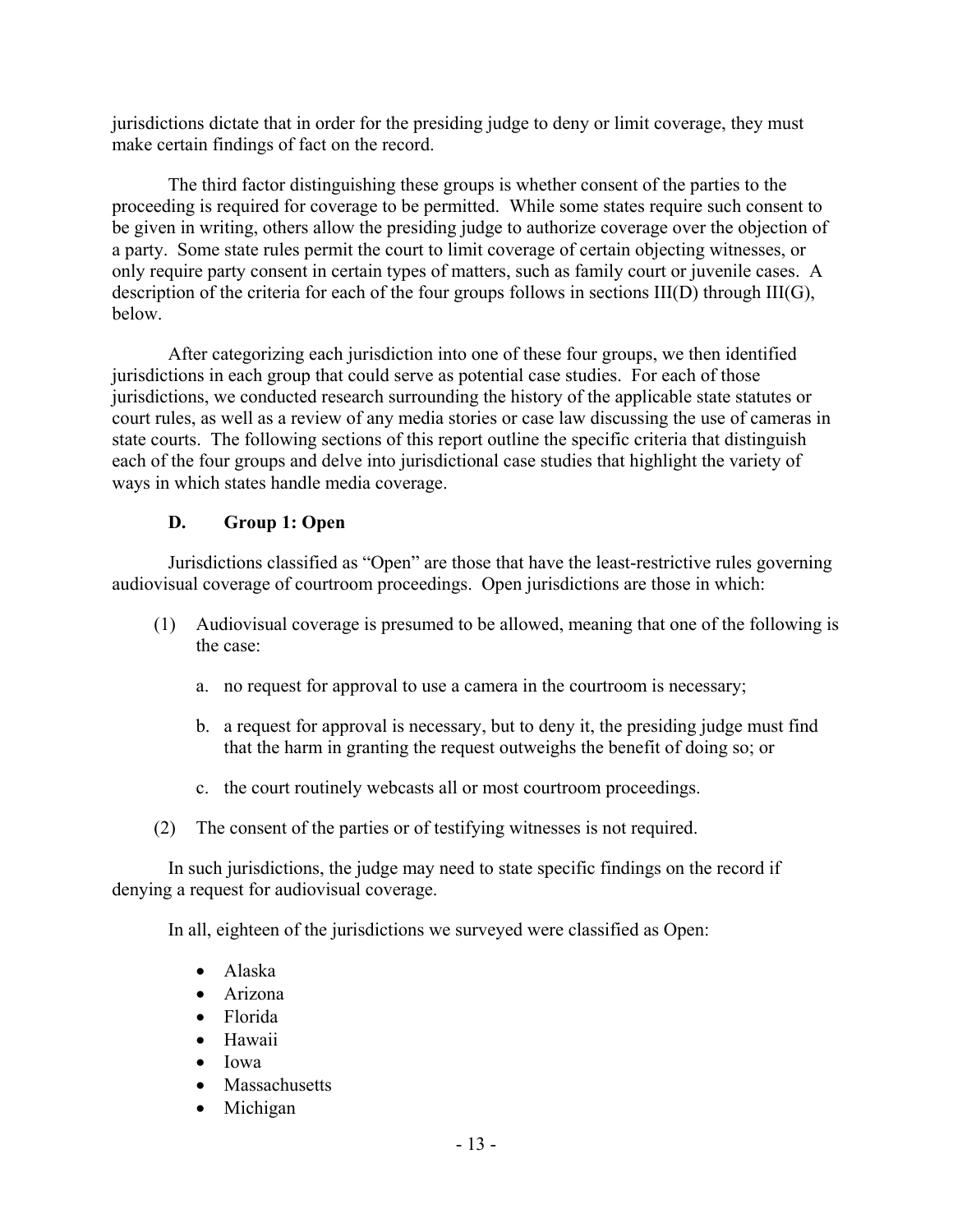- Mississippi
- Montana
- Nebraska
- Nevada
- New Hampshire
- New Jersey
- New Mexico
- North Carolina
- Utah
- Vermont
- Wisconsin

Of these, only Michigan routinely webcasts all or most courtroom proceedings. The others rely entirely or in large part on the presence of the media or others with electronic recording equipment. Some of these, including Florida, Montana, North Carolina, and Vermont, do not require that any request to cover a proceeding be made.<sup>51</sup> The remainder of the Open jurisdictions — Alaska, Arizona, Hawaii, Iowa, Massachusetts, Michigan, Mississippi, Nebraska, Nevada, New Hampshire, and New Jersey — require an advance request, with the principal variation being how far in advance the notice must be filed.<sup>52</sup> On one end of the spectrum lies Nevada, which requires only 24 hours' notice; on the other lies Arizona, which, for trials, requires 7 calendar days' notice.53 New Jersey does not set a fixed deadline, instead requiring that "[t]he request . . . be presented to the court within a reasonable time prior to the commencement of the proceeding to permit the court adequate time to consider the request."<sup>54</sup>

In all of these jurisdictions, coverage is presumptively permitted. However, each of them grants the presiding judge discretion to limit coverage for various reasons. For instance, Hawaii allows the judge to prohibit coverage "for good cause." Good cause for denying coverage is presumed to exist in connection with suppression hearings, testimony regarding trade secrets, the testimony of a child witness, and the testimony of a complaining witness in a criminal sexual offense case, and may exist in other situations, as determined by the presiding judge.<sup>55</sup> Other jurisdictions are less specific; New Hampshire, for example allows the judge to limit or deny coverage upon a showing that doing so would advance a public interest, is no broader than necessary, and there is no less restrictive alternative. It does not further explain what criteria the court must consider.56

<sup>51</sup> *See* Fla. R. Jud. Admin. 2.450; Mont. Canon of Jud. Ethics 35; N.C. R. Prac. Super. & Dist. Ct. 15(b); V.R.C.P. Rule 79.2.

<sup>52</sup> *See* Alaska R. Admin. 50; A.R.S. Sup. Ct. R. 122(c); HI Sup. Ct. R. 5.1(e); Iowa Ct. R. 25; Mass. Sup. Jud. Ct. R. 1:19(e) (judge may, but need not, require advance notice); Mich. Sup. Ct. Admin. Order 1989-1(2)(a)(i); Miss. R.

Elec. & Photog. Cov. of Jud. Proc. 5; Neb. Ct. R. § 6-2003(A); Nev. Sup. Ct. R. 230(1); N.J. Sup. Ct. Guidelines on Media Access and Elec. Devices in the Cts. § G(1).<br><sup>53</sup> See Nev. Sup. Ct. R. 230(1); A.R.S. Sup. Ct. R. 122(c)(2)(A).

<sup>&</sup>lt;sup>54</sup> N.J. Sup. Ct. Guidelines on Media Access and Elec. Devices in the Cts. § G(1). <sup>55</sup> HI Sup. Ct. R. 5.1(f)(3), (5).

<sup>56</sup> *See, e.g.*, N.H. Super. Ct. R. 204(f).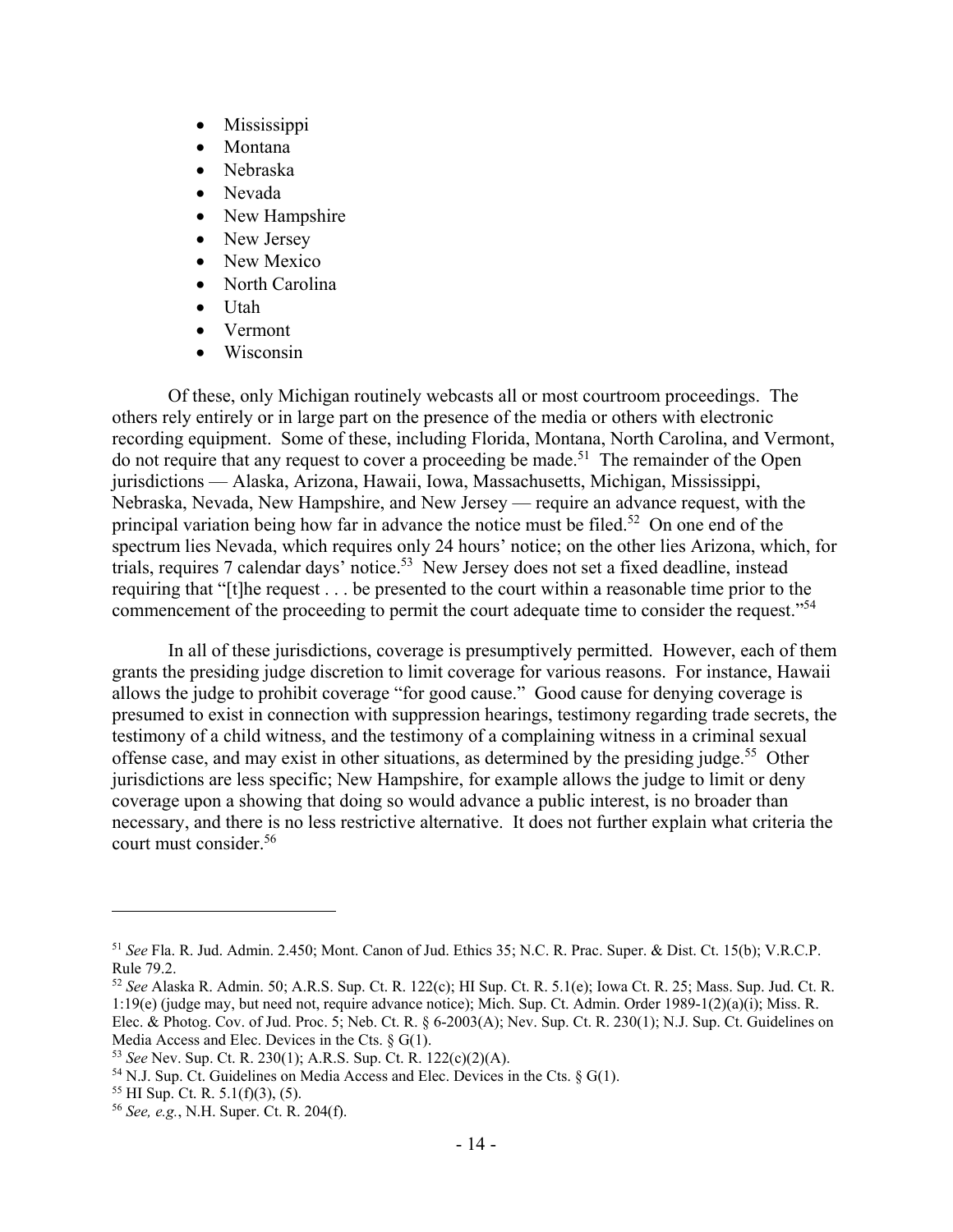Moreover, some jurisdictions categorically prohibit coverage of certain types of proceedings or certain aspects of proceedings. For instance, Hawaii prohibits coverage of proceedings that are closed to the public, including juvenile cases and cases involving child abuse or neglect, paternity, or adoption. It also prohibits coverage of jurors, attorney-client conferences, in camera proceedings, and bench conferences.<sup>57</sup> Similarly, Nevada prohibits coverage of proceedings that are closed to the public, and of conferences among juries, clients, and judges, as well as coverage of the jury (to the extent possible).<sup>58</sup> Other jurisdictions, such as Montana, have no such categorical prohibitions, and instead rely on the judge's exercise of his or her discretion.<sup>59</sup> None of these jurisdictions, however, provides a party, witness, or anyone else a veto or consent right.

#### **1. Case Study Jurisdiction: Florida**

Florida was one of the first states to open its courts to audiovisual coverage, and it has some of the most liberal rules of any U.S. jurisdiction.<sup>60</sup> Under Florida Rule of Judicial Administration 2.450, electronic media and still photography coverage of all public judicial proceedings, whether in appellate or trial court, is allowed.<sup>61</sup> Coverage "[s]ubject at all times to the authority of the controlling judge to: (i) control the conduct of proceedings before the court; (ii) ensure decorum and prevent distractions; and (iii) ensure the fair administration of justice in the pending cause," and is subject to certain largely technical standards of conduct and technology. 62 Even still, the rules specify that "[a]t least 1 portable television camera, operated by not more than 1 camera person, shall be permitted in any trial or appellate court proceeding."<sup>63</sup>

Limits on coverage are few: There is no requirement that the media request permission to cover a given proceeding in advance; neither the consent of the parties nor the consent of any witnesses is required; and, unlike in most other jurisdictions, in Florida, there is no prohibition on coverage of jurors. The primary limitation on coverage is that proceedings that are closed to the public, such as adoption proceedings, are also closed to the media.64 Florida courts also have authority to prohibit coverage of individual trial participants, such as witnesses and jurors, upon finding of substantial effect on the particular individual that would be "qualitatively different" from effect of traditional media coverage.<sup>65</sup>

<sup>57</sup> HI Sup. Ct. R. 5.1(g).

<sup>58</sup> Nev. Sup. Ct. R. 238-42.

<sup>59</sup> Mont. Canon of Jud. Ethics 35.

<sup>&</sup>lt;sup>60</sup> When Florida enacted a provision permanently allowing audiovisual coverage of court proceedings, only six other jurisdictions had a similar, permanent provision in place. *Petition of Post-Newsweek Stations, Fla., Inc.*, 370 So.2d 764, 787 (Fla. 1979). Colorado was the first state, allowing television cameras in its courts in 1956. CQ

Researcher, *supra* note 4.<br><sup>61</sup> Fla. R. Jud. Admin. 2.450(a).

<sup>62</sup> *Id.*

<sup>63</sup> Fla. R. Jud. Admin. 2.450(b)(1).

 $64$  Fla. R. Jud. Admin. 2.450(a)(iii).

<sup>65</sup> *Post-Newsweek Stations*, 370 So. 2d at 779.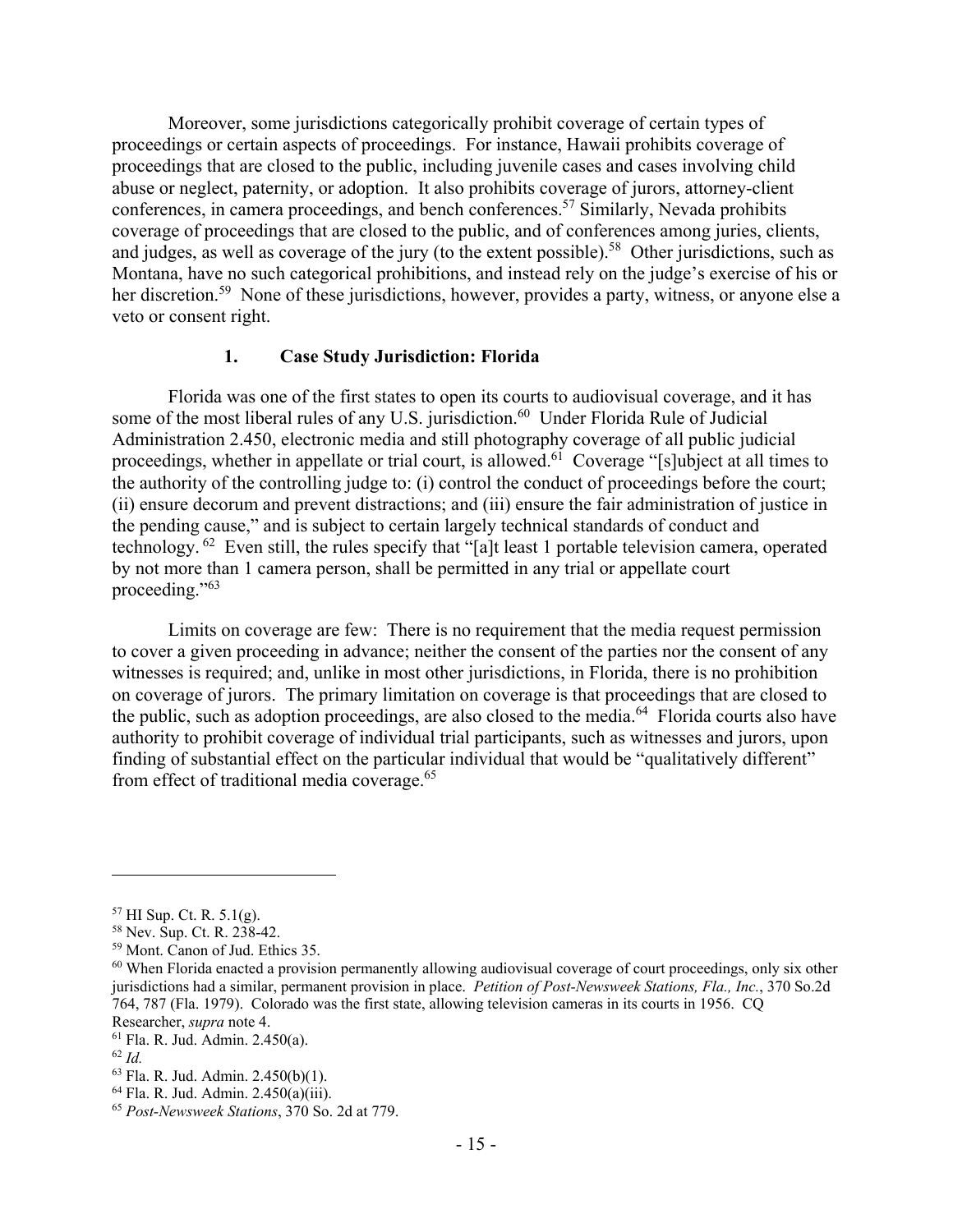Oral arguments before the Florida Supreme Court are livestreamed over the internet,<sup>66</sup> as are a variety of proceedings from a limited number of Florida's judicial circuits and district courts (which can include first appearances, arraignments, criminal pre-trial hearings, violation of probation, criminal and civil trials, and oral arguments, depending on the court) through Florida's new Virtual Courtroom Directory.67

Florida courts were not always so friendly to audiovisual coverage. For decades, Florida's rules comported with Canon 3A(7) of the American Bar Association's Code of Judicial Conduct, which instructed judges to prohibit coverage.<sup>68</sup> Change came quickly, though: in 1975, Post-Newsweek Stations, Florida, Inc., a television broadcasting company, filed a petition in the Florida Supreme Court to allow cameras and other electronic media in Florida courts.<sup>69</sup> The court declined to grant the petition immediately, but instead set out to evaluate Canon 3A(7), establishing an experimental program involving a small set of trials that would be subject to audiovisual coverage. The program was a total failure; it conditioned audiovisual coverage of trials on the consent of the litigants, and such consent proved to be unobtainable in every instance. Accordingly, the court modified the program, creating a one-year program "during which the electronic media would be permitted to cover judicial proceedings in the courts of [the] state, without participant consent." $70$ 

This revamped version of the experiment was a success; a post hoc sample survey revealed, among other things, that "the presence of electronic media disrupted the trial either not at all or only slightly"; that the ability of attorneys and jurors was not affected at all; that neither the participants' perception of the judiciary nor the dignity of the proceedings was affected; and that the presence of electronic media made jurors and witnesses feel slightly more responsible for their actions. Moreover, participants felt the same level of concern about being harmed in the context of electronic media broadcasting as they did in the context of their names appearing in the print media. On the other hand, witnesses and attorneys were slightly distracted by the presence of electronic media; witnesses were slightly inhibited by the presence of electronic media; and court personnel and attorneys perceived that participating attorneys' actions were more flamboyant in the presence of electronic media, albeit only to a slight extent. Participating Florida judges were surveyed separately, and their response was largely (though not uniformly) positive.71

In April 1979, after considering the results of the trial and voluminous written materials submitted in connection with the proceeding, the Supreme Court of Florida issued an opinion that radically changed the Florida court system's posture toward audiovisual coverage, amending

1

<sup>66</sup> *Oral Argument Broadcasts & Ceremonial Sessions*, Florida Supreme Court,

<sup>&</sup>lt;sup>67</sup> Florida Virtual Courtroom Directory, Florida Courts, https://courtrooms.flcourts.org/.<br><sup>68</sup> Fla. Code Jud. Conduct, Canon 3 A(7); ABA Code Jud. Conduct, Canon 3A(7) (1972). ABA Code of Judicial Conduct Canon 3A(7) superseded ABA Canon of Professional and Judicial Ethics 35 (1937).

<sup>69</sup> *Petition of Post-Newsweek Stations*, 370 So.2d at 765. 70 *Id.* at 766. 71 *Id.* at 768-71.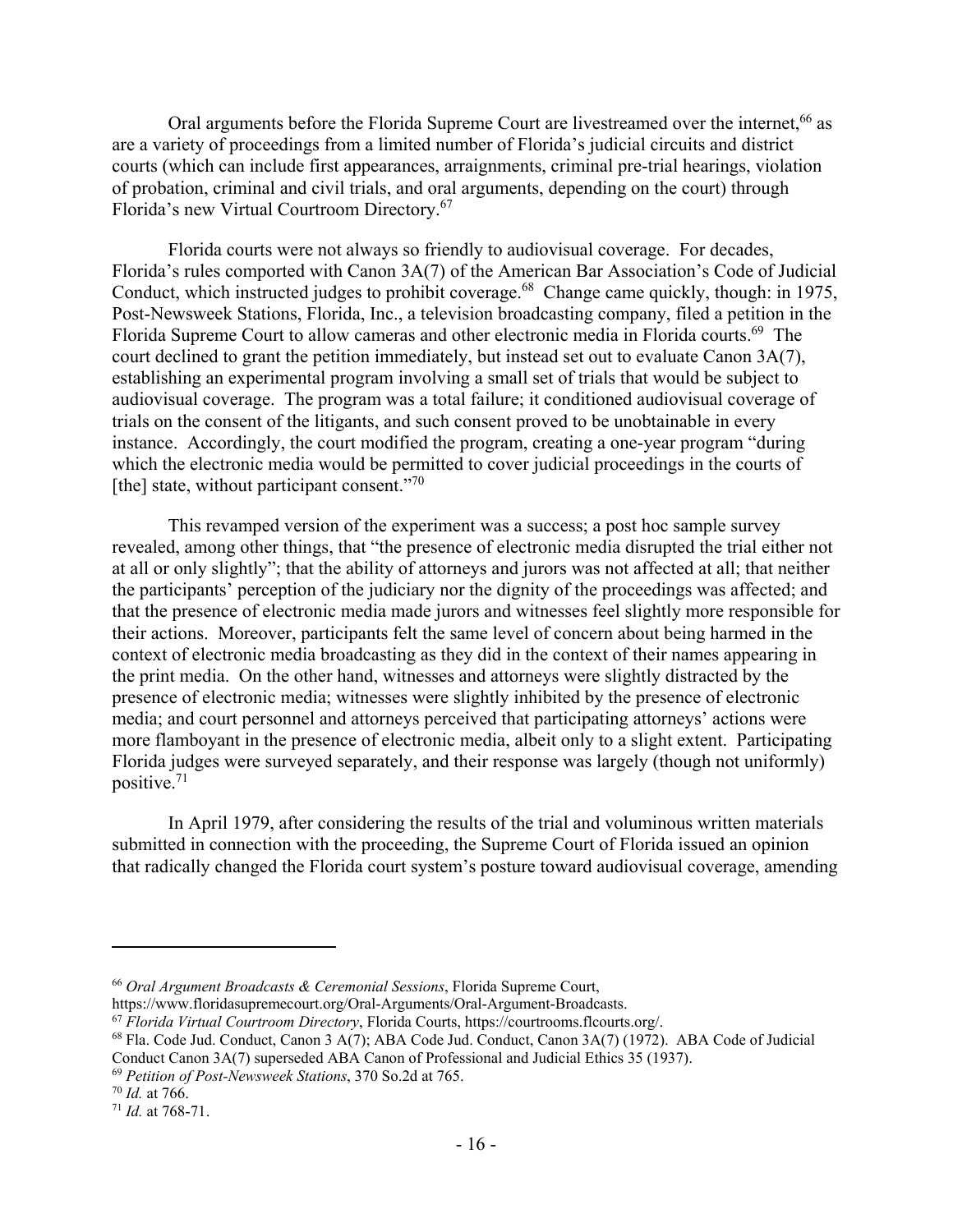Canon 3A(7) of the Florida Code of Judicial Conduct to allow electronic media and still photography coverage of public judicial proceedings.<sup>72</sup>

The court based its decision on three considerations: First, the "prime motivating consideration" was Florida's "commitment to open government," pursuant to which reporters were already free to report whatever occurs in open court, and to cover electronically whatever happens outside of the courthouse. Second, "public knowledge and understanding of the judicial process [was] at a low ebb." And third, the court pointed to "the lack of any serious problems of disruption occurring during the term of the pilot program."<sup>73</sup>

Under the rules established by *Petition of Post-Newsweek Stations*, Florida courts have been remarkably open, allowing audiovisual coverage of cases that have enthralled the nation and sparked robust public discourse, including:

- The 1979 trial of Ted Bundy for the murders of two Florida women.<sup>74</sup>
- The 1991 trial of William Kennedy Smith for the rape of Patricia Bowman.<sup>75</sup>
- The 2000 Florida Supreme Court proceedings regarding the counting of ballots in connection with the presidential election.76
- The 2011 trial of Casey Anthony for various offenses, including murder, in connection with the death of her two-year-old daughter.<sup>77</sup> Forty million Americans watched the trial unfold on live television.<sup>78</sup>
- The 2013 trial of George Zimmerman for the murder of Trayvon Martin.<sup>79</sup>

Florida courts have shown a willingness to allow audiovisual coverage even of situations that courts in other states would very likely decline to allow coverage of. For instance, in 2010, a court allowed television coverage of the trial of a Miami man who was accused of murdering a couple in front of their 10-year-old daughter. The defendant had a distinctive crucifix tattoo on each of his cheeks, making him instantly recognizable, and his lawyers argued that allowing

<sup>72</sup> *Id.* at 781. In 1994, Canon 3A(7) was ported over to the Florida Rules of General Practice and Judicial Administration as Rule 2.450.<br><sup>73</sup> Petition of Post-Newsweek Stations, 370 So.2d at 780-81.

<sup>&</sup>lt;sup>74</sup> Chris Harris, A Brief History of Some of America's Most Notorious Televised Trials, People Magazine (Feb. 11, 2020).

<sup>75</sup> Dominick Dunne, *The Verdict*, Vanity Fair (Mar. 1992) ("Along with the Persian Gulf War, the Supreme Court confirmation hearings of Clarence Thomas, the Soviet coup, and the resignation of Mikhail Gorbachev, Smith's trial was one of last year's most watched television events.").

<sup>76</sup> *Florida Supreme Court Hearing*, C-Span (Dec. 7, 2000), https://www.c-span.org/video/?161086-1/floridasupreme-court-hearing. 77 CQ Researcher, *supra* note 4.

<sup>78</sup> Steve Helling, *Casey Anthony Juror Speaks Out 10 Years Later: 'My Decision Haunts Me'*, People Magazine <sup>79</sup> Greg Botelho & Holly Van, George Zimmerman found not guilty of murder in Trayvon Martin's death (July 14, 2013), https://www.cnn.com/2013/07/13/justice/zimmerman-trial/index.html.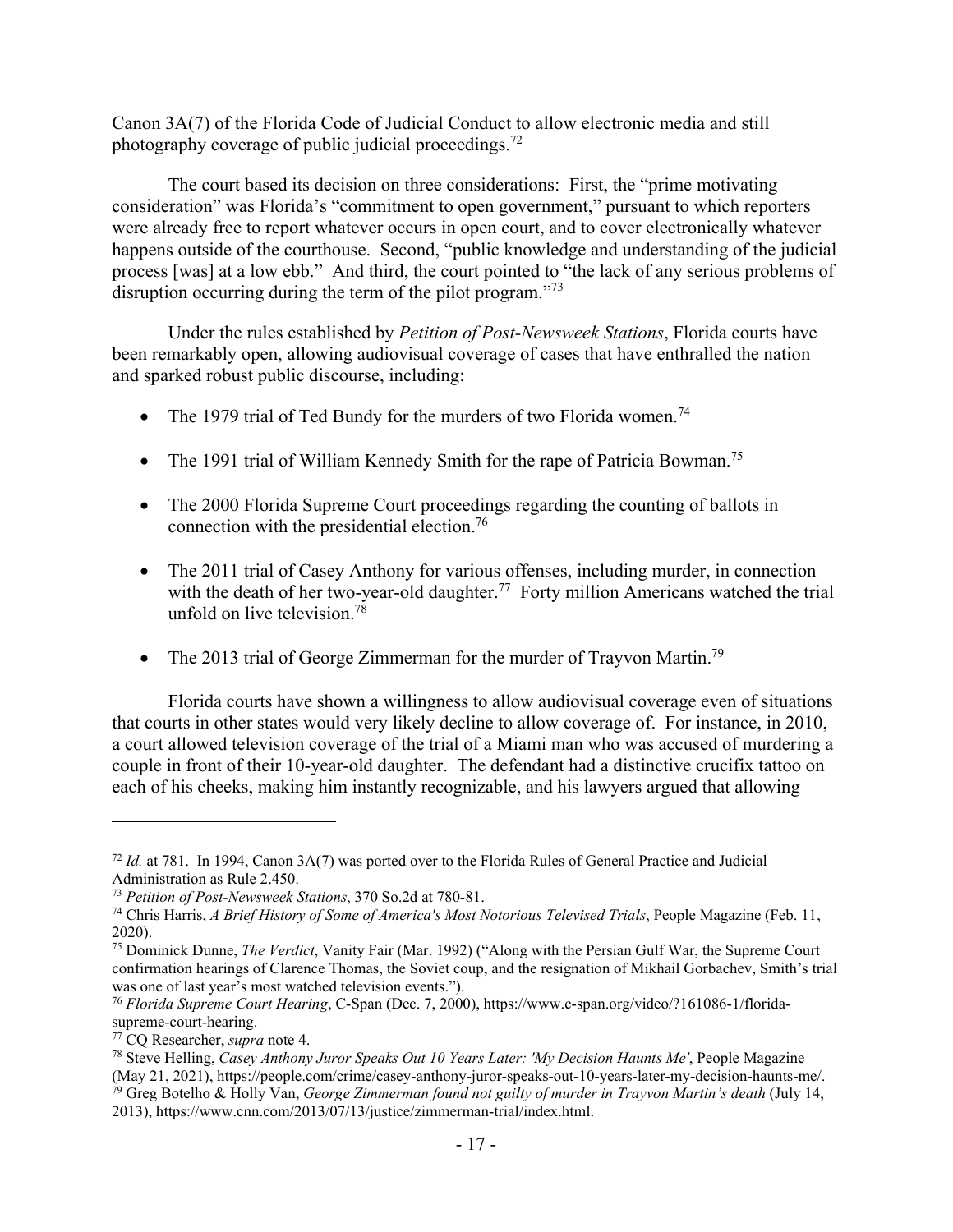coverage could unfairly prejudice jurors before and during his trial. The court ultimately sided with local news organizations, who argued that "[t]he people in the community would be able to read about [the case] just as easy as if they were to see it on television."80 More recently, in 2021, a Tampa court allowed audio (though not video) coverage of an 11-year-old boy testifying as a witness, against his father, in a double-murder case relating to the death of the boy's own mother and sister, where the boy was himself injured and almost killed as well.<sup>81</sup>

A separate rule, Florida Rule of Judicial Administration 2.451, governs the use of electronic devices in courtrooms more generally, including all use of electronic devices by persons who are not members of the media, and it defers entirely to "the authority of the presiding judge or quasi-judicial officer."82

We have been unable to find any evidence of adverse consequences arising from audiovisual coverage of Florida court proceedings. Former Florida Supreme Court Chief Justice Arthur J. England, Jr., argued in 2009 that there had been none whatsoever, writing, "As Florida celebrates 30 years of informing citizens of what occurs in its courtrooms, all of the arguments against cameras in courtrooms have proved to be wrong. No serious problems have arisen because of cameras in Florida courtrooms. Not one problem!"83

#### **2. Case Study Jurisdiction: Michigan**

Michigan's rules concerning audiovisual coverage of court proceedings are almost — but not quite — as liberal as Florida's. Yet Michigan court proceedings are far more accessible than Florida's, because the vast majority of them are livestreamed over the internet using permanently installed courtroom cameras and Zoom feeds from remote participants' personal-device cameras. One needs only to visit the Michigan courts' livestreaming site $84$  to see that proceedings from

<sup>80</sup> David Ovalle, *Judge allows news cameras for trial of tattooed Miami murder suspect*, Miami Herald (July 23, 2010).

<sup>81</sup> *'You stabbed me,' boy tells father during unusual moment in Florida courtroom*, NBC News (June. 17, 2021), https://www.nbcnews.com/news/us-news/you-stabbed-me-boy-tells-father-during-unusual-moment-floridan1271209/.

<sup>&</sup>lt;sup>82</sup> Florida Rule of Judicial Administration 2.451(c)(1).

<sup>&</sup>lt;sup>83</sup> Arthur R. England, Jr., *Cameras in Florida's Courts: 30 years and counting*, Florida Bar News (Apr. 1, 2015), https://www.floridabar.org/the-florida-bar-news/cameras-in-floridas-courts/.

<sup>&</sup>lt;sup>84</sup> Court Livestreams, Michigan Courts, https://www.courts.michigan.gov/court-livestream/.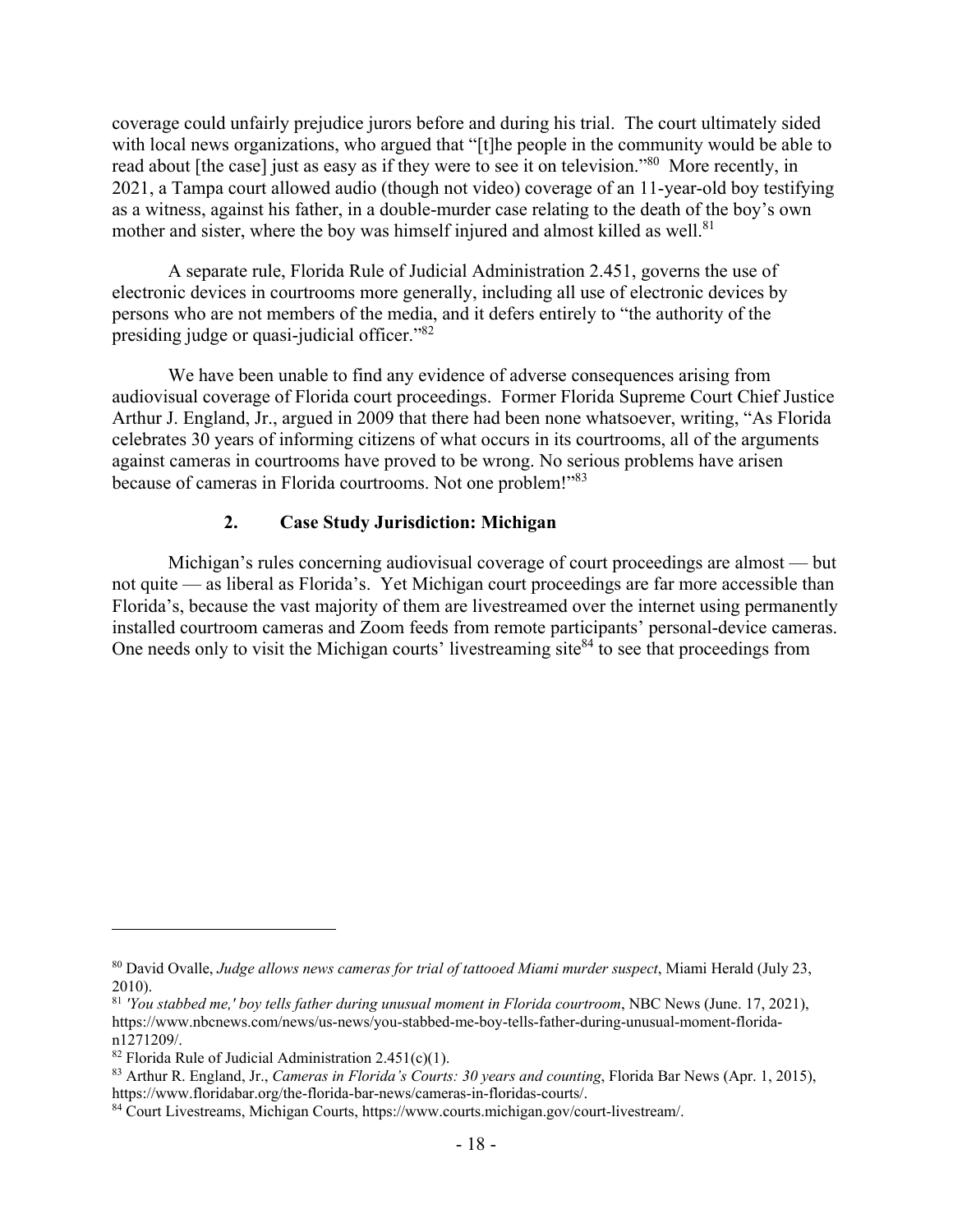many of the state's trial and appellate courts are available for viewing on demand, via an easy-touse graphical interface:

| Search                                                                                                                                   |                                                    |
|------------------------------------------------------------------------------------------------------------------------------------------|----------------------------------------------------|
| BY LOCATION<br>Locate a virtual courtroom by county or current location (click Q)<br>[ALL COUNTIES]<br>$\cdot$ 1<br>Search<br>$\epsilon$ |                                                    |
| OR<br>BY JUDGE<br>Locate a virtual courtroom by Judge or Hearing Officer<br>Search<br>Enter Judge or Hearing Officer                     |                                                    |
|                                                                                                                                          |                                                    |
|                                                                                                                                          | Click a county to see available virtual courtrooms |

Clicking on or selecting a county and then selecting a courtroom typically routes the user to YouTube, where a livestream is available.<sup>85</sup> There, the user can see multiple feeds at a time; for instance, in a criminal matter we observed, the judge, the prosecutor, and the defendant were all separately visible. The judge was in the courtroom, but the prosecutor participated via a laptop, and the defendant appeared to be using a mobile phone.

Recordings of past proceedings do not appear to be available at the trial court level.

Michigan's sophisticated livestreaming platform means that anyone with a high-speed internet connection can watch, from almost anywhere in the world, almost any proceeding taking place in a Michigan courtroom, regardless of whether the press chooses to cover it. However, Michigan courts also allow the media — and only the media<sup>86</sup> — to "record<sup>[]</sup> or broadcast<sup>[]</sup> court proceedings . . . using television, radio, photographic, or recording equipment."87 Such recording and broadcasting is permitted by default without express approval by the court, and the judge has the right to terminate or limit coverage at any time and to "exclude coverage of certain witnesses, including but not limited to the victims of sex crimes and their families, police informants, undercover agents, and relocated witnesses."88 The judge's decision is not appealable.89

Unlike Florida, Michigan requires that the media agency make a request, at least three business days before the proceeding is scheduled to begin, though the presiding judge may waive

<sup>&</sup>lt;sup>85</sup> At least one courtroom appears to stream proceedings through Facebook.

<sup>86</sup> Mich. Admin. Order No. 1989-1 § 2(a)(i) (allowing "[f]ilm or electronic media coverage"); *id.* at § 1(a) (defining "Film or electronic media coverage" as "any recording or broadcasting of court proceedings by the media"); *id.* at § 1(b) (defining "Media" as "any person or organization engaging in news gathering or reporting and includes any newspaper, radio or television station or network, news service, magazine, trade paper, professional journal, or other news reporting or news gathering agency").

<sup>87</sup> *Id.* § 1(a).<br><sup>88</sup> *Id.* § 2(a)(i)-(ii).<br><sup>89</sup> *Id.* § 2(a)(iv).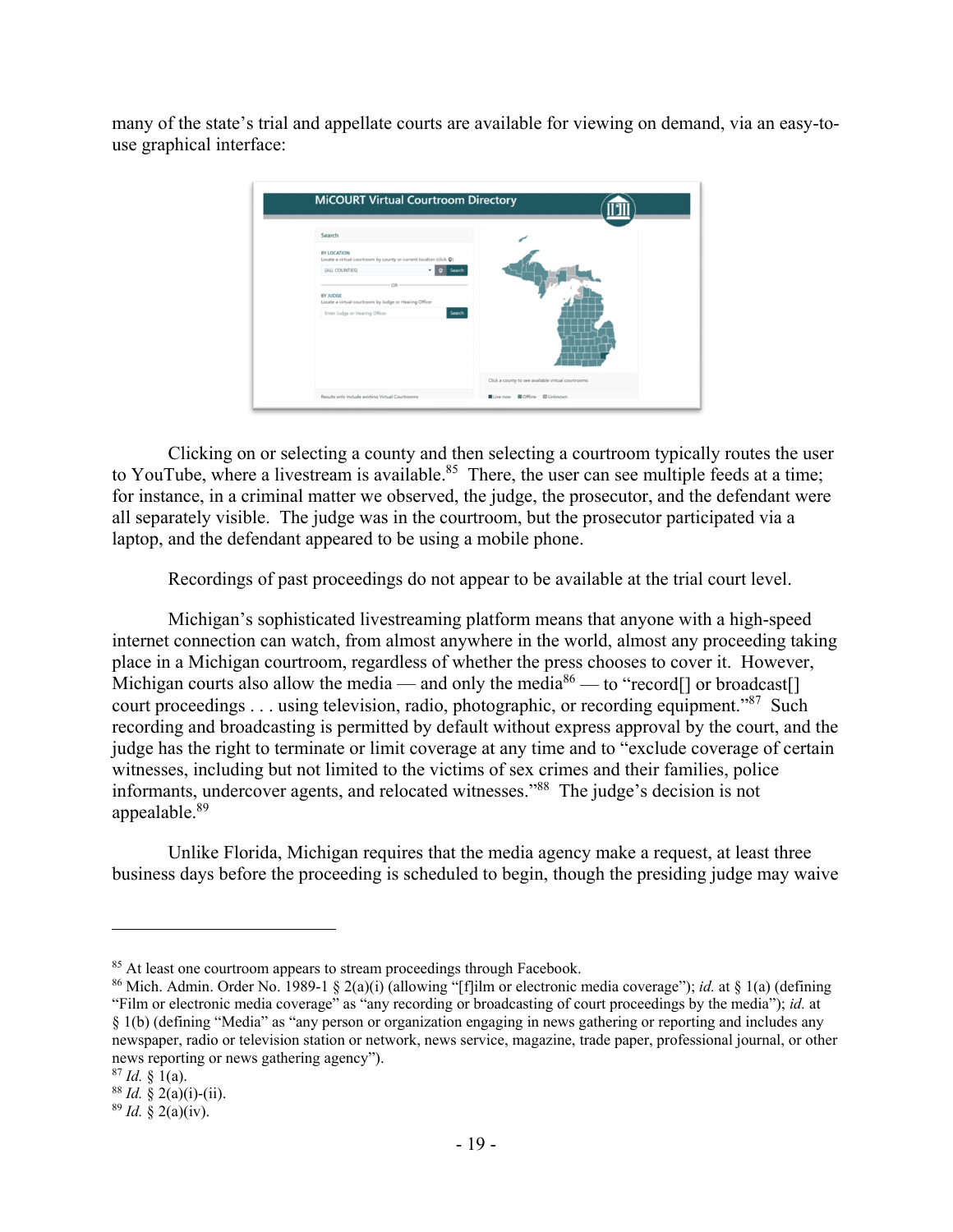that requirement. The parties must be notified of any such request. Michigan prohibits coverage of jurors and of the jury selection process.<sup>90</sup>

Michigan's rules permitting audiovisual media coverage of court proceedings were promulgated in 1989, upon the completion of a one-year pilot program. The pilot program's rules were similar to Michigan's current rules, except that witnesses had the right to refuse coverage of their testimony — a right that witnesses in Michigan proceedings no longer possess.<sup>91</sup> After the completion of the pilot program, the Committee voted 9-1 to ask the Michigan Supreme Court to make the program permanent. The Committee's chair, Michigan Court of Appeals Judge Joseph Sullivan, explained the Committee's reasoning thusly: "The public has a right to know and the public's right to know is fulfilled only in part by the newspapers. . . . We feel that this would open the coverage of court matters to the general public."92 In 1989, the Michigan Supreme Court passed Administrative Order No. 1989-1, which is still in place today.

Michigan's policy of relatively open media access to its state court system has not led to widespread media coverage of court proceedings. Outside of a few high-profile cases, media inquiries have been exceedingly rare.<sup>93</sup> But the availability of livestreaming over the internet has made it easier for the public to view Michigan court proceedings, and as of May 2021, Michigan court proceedings had been viewed nearly 38 million times on YouTube.<sup>94</sup> Reacting to the popularity of the court system's livestreaming platform, Michigan Supreme Court Chief Justice Bridget Mary McCormack stated, "The court belongs to the people. I am firmly of the view that the more people who can see what happens in court cases, the better."<sup>95</sup>

#### **E. Group 2: Open with Some Restrictions**

Jurisdictions classified as Open with Some Restrictions are those that have some restrictive rules governing audiovisual coverage of courtroom proceedings. These jurisdictions are those in which:

- 1. Audiovisual coverage is not presumed to be allowed, but the court may grant approval.
- 2. The consent of the parties or of testifying witnesses is not required.

In these jurisdictions, the judge may have broad discretion in approving or denying a request for audiovisual coverage.

In all, nineteen of the jurisdictions we surveyed were classified as Open with Some Restrictions:

<sup>&</sup>lt;sup>90</sup> Id. § 2(a)(iii).<br><sup>91</sup> Michigan to Allow Recording in Courts, Chi. Trib. (Aug. 28, 1987).<br><sup>92</sup> Michigan Committee Backs Courtroom TV, Chi. Trib. (Nov. 23, 1988).<br><sup>93</sup> Hillary Brody Anchill, *Cameras in the Courts: Rule* 

<sup>24, 2021),</sup> https://www.downtownpublications.com/single-post/cameras-in-the-courts-rules-vary-but-change-afoot. 94 *Id.*

<sup>95</sup> *Id.*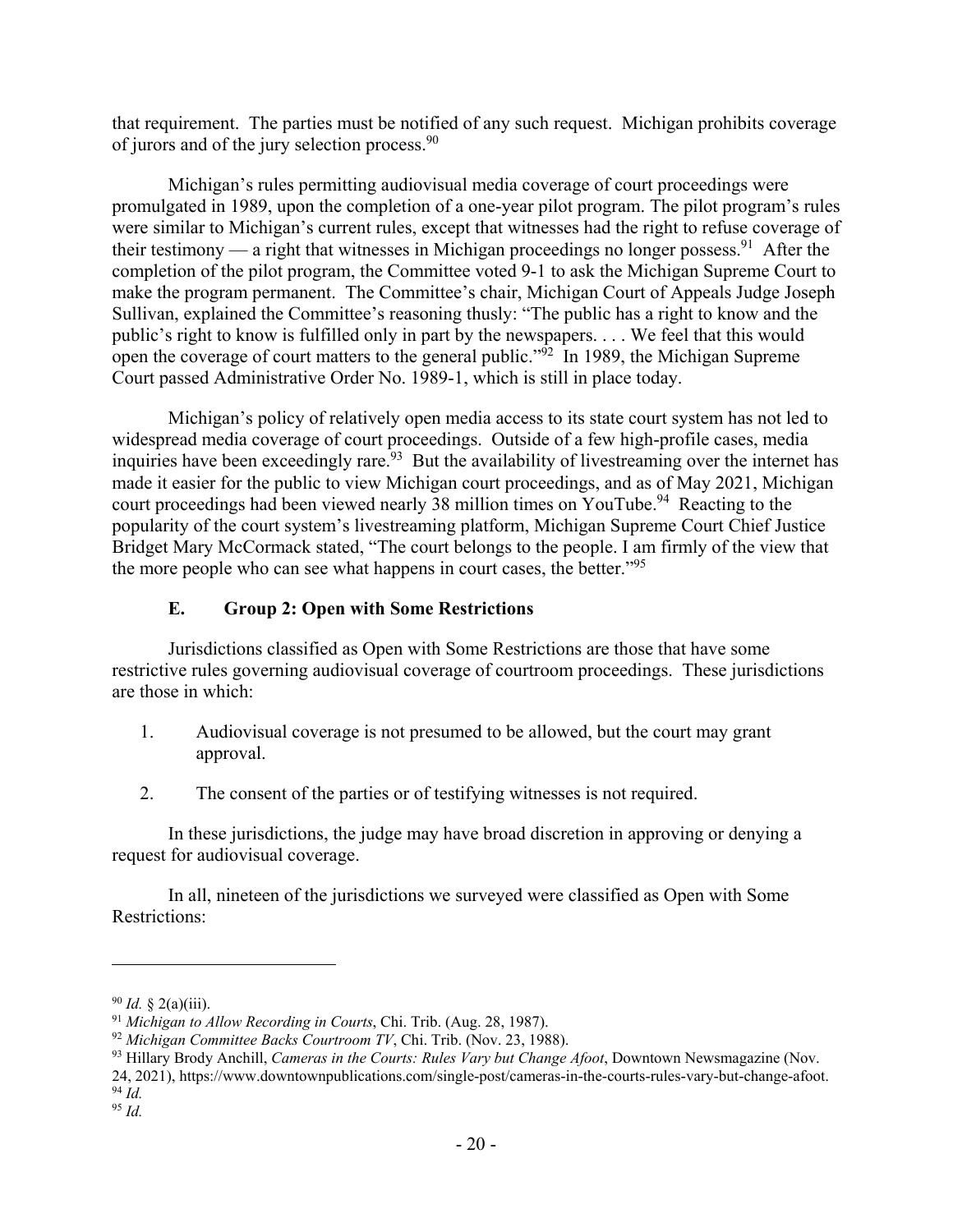- Arkansas
- California
- Colorado
- Delaware
- Georgia
- Idaho
- Indiana
- Kentucky
- Missouri
- North Dakota
- Oklahoma
- Oregon
- Rhode Island
- South Carolina
- Tennessee
- Virginia
- Washington
- West Virginia
- Wyoming

1

We observed a number of interesting trends among the states categorized as Open with Some Restrictions. Each of these eighteen jurisdictions permits audiovisual coverage of both civil and criminal matters at both the trial and appellate level (though in states like Delaware, which permits coverage of civil proceedings only, procedures in courts other than the state's court of last resort can vary).

We observed the most variety among these states in terms of how much discretion the presiding judge retains in determining whether to permit, limit, or deny coverage, and on what grounds. In some states, such as Rhode Island, South Carolina, and Virginia, the judge has relatively broad discretion over coverage of proceedings. In six states, the presiding judge must make particular findings of fact on the record before denying or limiting coverage, and in others, the judge must weigh certain factors that are expressly outlined in the rule or statute. In these cases, the judge is typically required to consider only three to five listed factors — in California, eighteen factors are listed and the judge is further able to consider any other aspect of the case he or she deems relevant.

#### **1. Case Study Jurisdiction: California**

In November 1965, the Judicial Council for the State of California first adopted Rule of Court 980 (later renumbered to  $1.150$ ),  $96$  which governs media coverage of state court proceedings. In its original form, the rule prohibited photographing, recording, or broadcasting in the courtroom, though exceptions were made for coverage of ceremonial proceedings. In 1966, at the request of the Assembly Interim Committee on Fair Trial and Free Press, the Judicial

 $96$  For avoidance of confusion, we refer to this rule as Rule 1.150 going forward.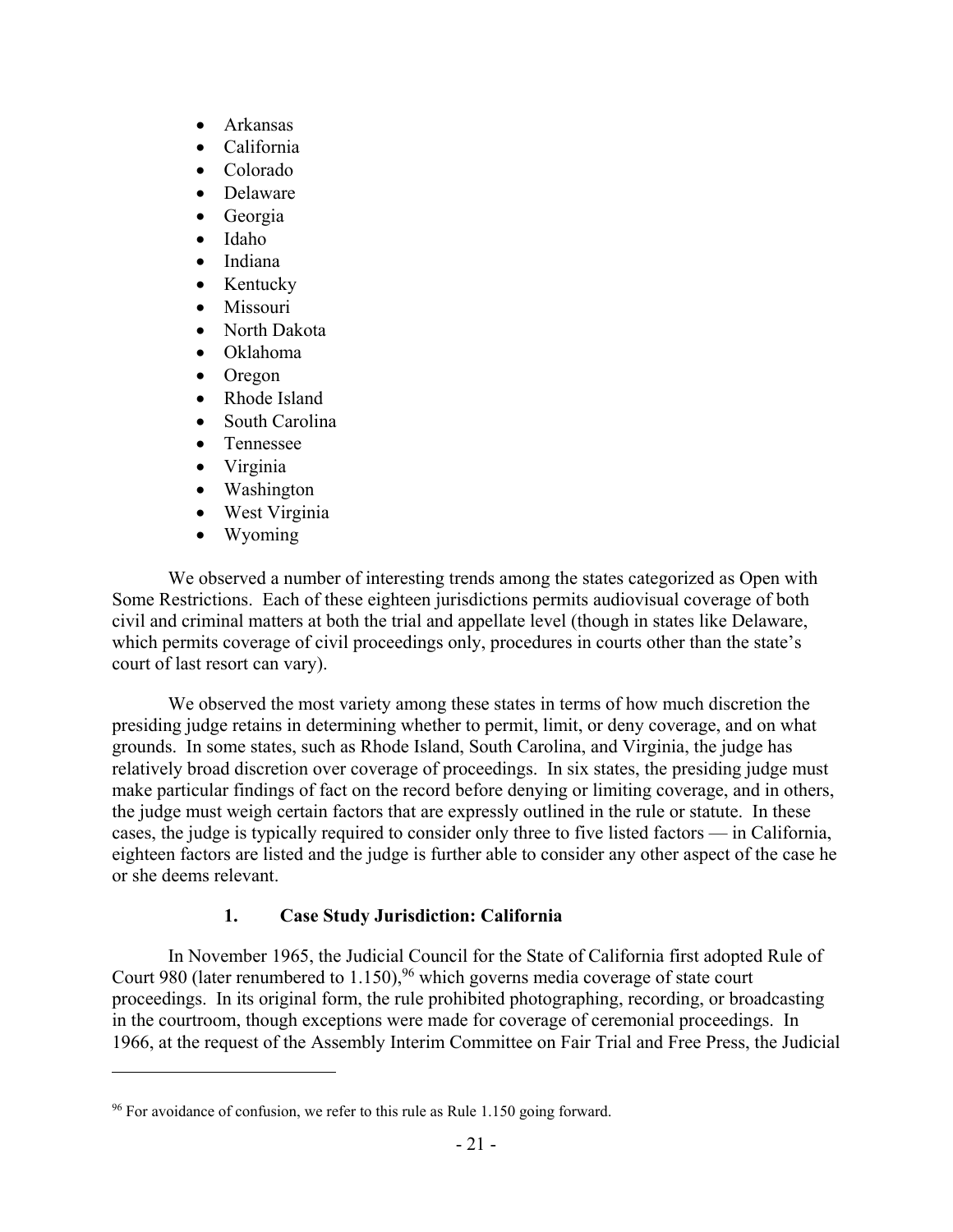Council conducted a limited number of experiments concerning the use of courtroom photography. These experiments were conducted in certain trials with the permission of all participants, and any photographs taken could not be used for broadcasting or commercial purposes.97

In 1979, California Supreme Court Chief Justice Rose Elizabeth Bird, the first female Chief Justice in the state, appointed a Special Committee on the Courts and the Media to consider amendments to Rule 1.150. After adopting an experimental rule and conducting a study on the results of the experimental program, the Judicial Council adopted an amended Rule 1.150 that took effect in 1984. The new rule permitted film and electronic media coverage of all civil and criminal proceedings at both the trial and appellate level throughout the state.<sup>98</sup>

Rule 1.150 was examined a second time only a decade later, in the aftermath of the widely-televised O.J. Simpson trial in California state court in Los Angeles. In 1995, Chief Justice Malcolm M. Lucas appointed a 13-member task force consisting of judges, attorneys, and court administrators, that was charged with determining whether and how the rule should be amended. The task force issued its report in May 1996, which concluded that despite the fact that a majority of California judges proposed banning cameras from courtrooms, a total ban on coverage would be inconsistent with the Judicial Council's goals of increasing public access to courts.99 Instead, the task force recommended a ban on coverage of pre-trial proceedings in criminal cases, and further recommended that in both civil and criminal cases, only the portions of proceedings heard by the trier of fact be televised. These proposals were designed to limit camera access "where the potential for prejudice to the rights of the parties and the ability to influence potential jurors is the greatest." $100$ 

On January 1, 1997 an amended Rule 1.150 became effective. Notably, the amended rule retained judicial discretion over audio-visual coverage in all cases, including both trial and pretrial proceedings, despite the recommendation of the task force. The new rule also prohibited coverage of jurors, jury selection, and courtroom spectators, and listed 18 factors that judges should consider in ruling on a request to cover court proceedings.<sup>101</sup> The rule also required the party requesting to cover proceedings to provide five days' advance notice absent good cause.

The development of California Rule of Court 1.150 factored heavily into New York's consideration of its own rules regarding camera coverage of court proceedings. The Feerick Committee reported that it maintained close contact with the California task force charged with evaluating Rule 1.150 from 1995 to 1996. In fact, the Chair of the California task force, Associate Justice Richard D. Huffman of the California Court of Appeal, flew to New York to testify at a hearing held by the Feerick Committee in 1996, a few months after the California task force had issued its recommendation. The Feerick Committee also heard testimony from one of the criminal defense attorneys who participated in the O.J. Simpson trial, Professor Barry Scheck

<sup>97</sup> *A Brief History of California Rules of Court, Rule 1.150*, Superior Court of California, County of Riverside, available at https://www.riverside.courts.ca.gov/GeneralInfo/MediaInfo/history\_crc1\_150.pdf. 98 *Id.* 99 Feerick Report at 21. 100 *Id* 

<sup>&</sup>lt;sup>101</sup> *A Brief History of California Rules of Court, Rule 1.150.*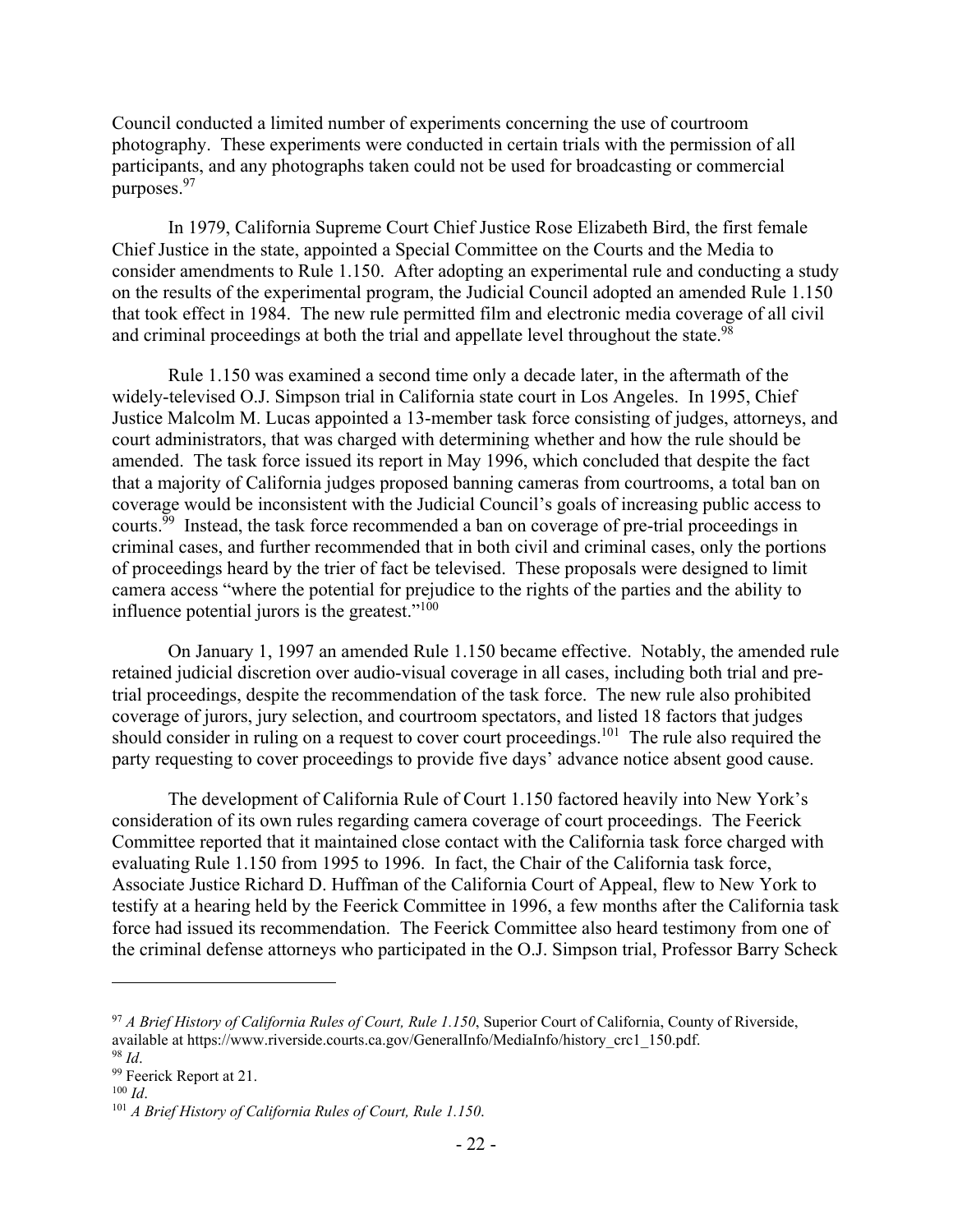of Cardozo Law School.102 Professor Scheck told the Feerick Committee that one of the expert witnesses on DNA contamination in the Simpson criminal trial received death threats at his laboratory. Professor Scheck said that the television station apparently disclosed the address of the witness's laboratory, whereas it would have been unusual for a newspaper to have done so.<sup>103</sup>

Ultimately, the Feerick Committee reached the same conclusions as the California task force: that televised coverage of trials should be left to the sound discretion of the presiding judge, and that there should be no presumption for or against such coverage.<sup>104</sup> The Committee added in a footnote that New York's rules contained more safeguards for pre-trial proceedings than the California rule, and recommended that those safeguards be kept in place.<sup>105</sup>

The criminal trial of O.J. Simpson in 1995 was one of the most notable trials to be broadcast on television. Millions of Americans nationwide tuned in to cable television coverage of the trial out of the California state courtroom in Los Angeles. In addition to sparking public discourse on matters of racial bias and criminal justice, the case was also credited with having fundamentally changed the media landscape of the United States.<sup>106</sup> Given the level of national interest in the case, Court TV (later rebranded as TruTV) and CNN each aired constant coverage of the proceedings even before livestreaming became mainstream. However, the televised trial provided more than just entertainment value to nationwide consumers — it also informed the public of the use and availability of DNA evidence that could exonerate criminal defendants. After the Simpson trial, more than 300 wrongfully convicted inmates used new DNA evidence to demonstrate their innocence.<sup>107</sup>

#### **F. Group 3: Open with More Restrictions**

Jurisdictions classified as Open with More Restrictions are those that have more restrictive rules governing audiovisual coverage of courtroom proceedings than the two groups previously discussed. However, unlike Closed jurisdictions, courts in this group tend to allow some camera coverage of state court proceedings. Open with More Restrictions jurisdictions are those in which:

- 1. Audiovisual coverage is not presumed to be allowed, but the court may grant approval.
- 2. The express consent of the parties or of testifying witnesses is required in some or all cases, or an objection from a party or witness may automatically preclude coverage either of the entire proceeding or of the objecting witness.

<sup>&</sup>lt;sup>102</sup> Feerick Report at 62.<br><sup>103</sup> *Id*. The Feerick Committee noted in its report that it had "received no information of an incident of this kind in New York."<br> $104$  *Id.* at xix-xx.

<sup>&</sup>lt;sup>105</sup> *Id*. at xx.<br><sup>106</sup> Babb, Kent, *How the O.J. Simpson murder trial 20 years ago changed the media landscape, THE WASHINGTON* POST (June 9, 2014), available at: https://www.washingtonpost.com/sports/redskins/how-the-oj-simpson-murdertrial-20-years-ago-changed-the-media-landscape/2014/06/09/a6e21df8-eccf-11e3-93d2-edd4be1f5d9e\_story.html. <sup>107</sup> *Id*.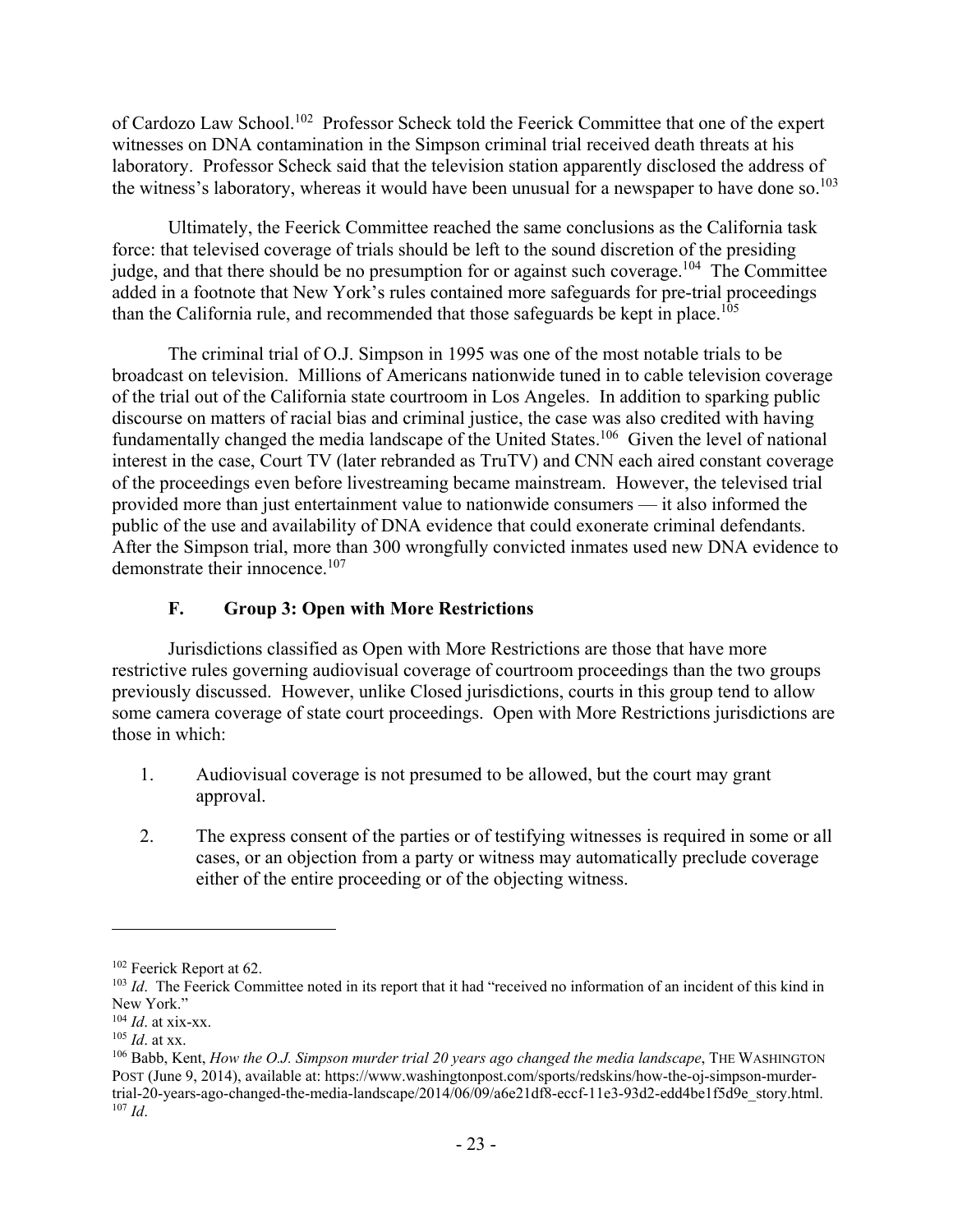In these jurisdictions, there may also be broad limitations on what types of matters or proceedings may be covered, or blanket prohibitions on coverage of certain witnesses or victims (for example, victims in a sexual abuse case or juvenile witnesses in any matter).

In all, ten of the jurisdictions we surveyed were classified as Open with More Restrictions:

- Alabama
- Connecticut
- Illinois
- Kansas
- Maine
- Maryland
- Minnesota
- Pennsylvania
- South Dakota
- Texas

During its experimental phase, New York would have fit into this category as well.

In general, eight of the ten jurisdictions categorized as Open with More Restrictions permit audiovisual coverage of both civil and criminal court, while two limit coverage to civil proceedings only. In Connecticut, which permits coverage of both types of proceedings, the rules and procedures vary widely between the two.

In six of the ten jurisdictions, consent of all parties to the litigation is required — for many of these states, this applies to both civil and criminal courts at the trial and appellate levels, while in others the rule many apply only to trial court or only to criminal court. For instance, Maryland requires consent of the parties to permit coverage of a criminal trial, but consent of the parties in a civil matter is not required. Of the remaining states, Maine stands out as the only U.S. jurisdiction that explicitly permits people with "detectable disabilities," regardless of the nature of their participation in the proceeding, to elect to be excluded from coverage.

Across the board, these jurisdictions generally give deference to objections to coverage raised by parties or witnesses, especially victims of sexual abuse or juvenile or relocated witnesses. Connecticut is the only one of these jurisdictions that permits objections to coverage to be raised by any "interested party" to the matter. Of the states categorized as Open with More Restrictions, Connecticut has perhaps the most intricate set of rules governing audiovisual coverage, which vary widely between trial- and appellate-level courts and between civil and criminal proceedings.

#### **G. Group 4: Closed**

Jurisdictions classified as "closed" are those that have the most-restrictive rules governing audiovisual coverage of courtroom proceedings. Closed jurisdictions are those in which: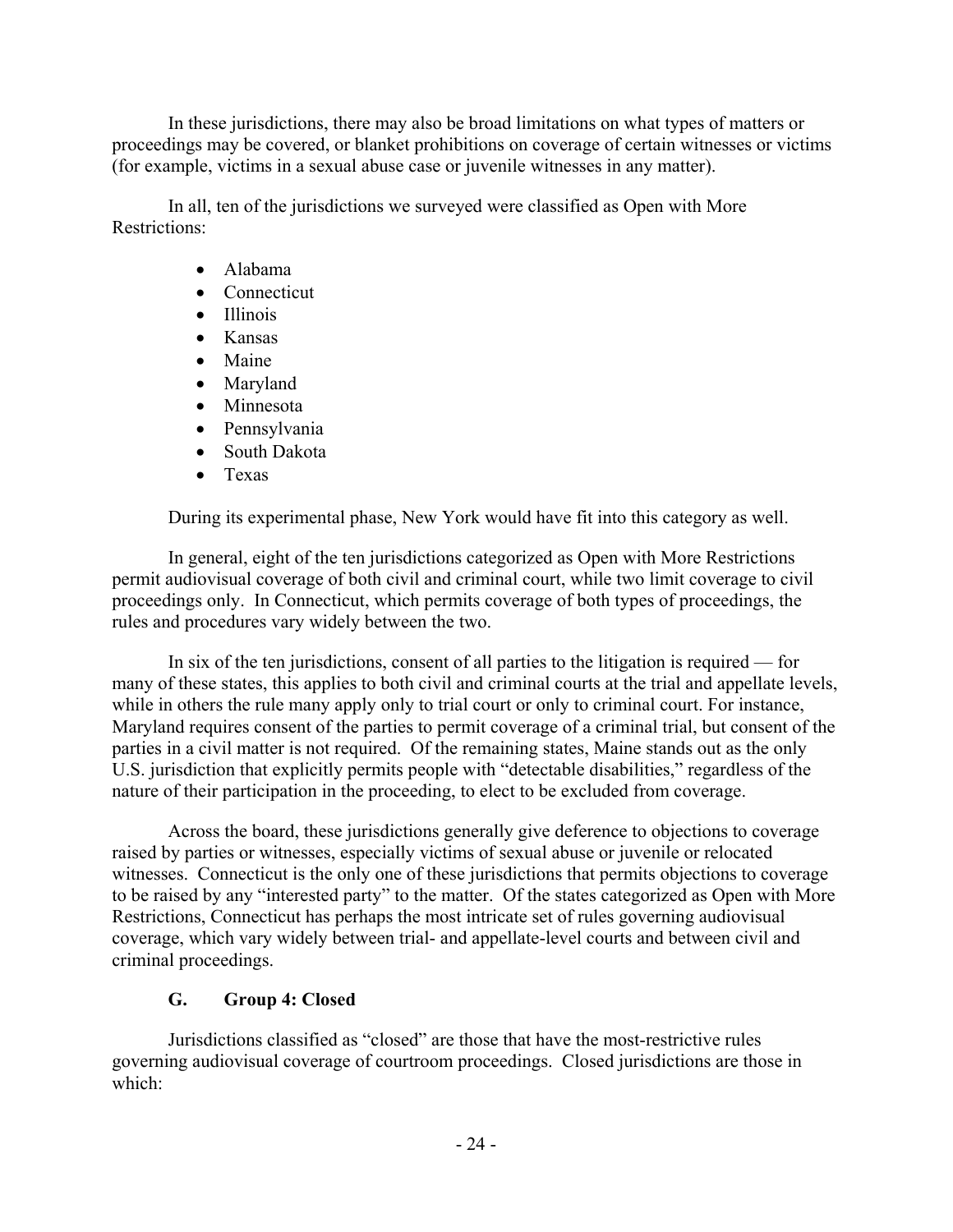- (1) Coverage is prohibited in most or all trial-court proceedings.
- (2) Coverage is permitted in appellate proceedings.

Only three of the jurisdictions we surveyed were classified as closed. One is New York, which currently prohibits audiovisual coverage of proceedings in which the testimony of witnesses by subpoena or other compulsory process is or may be taken, but livestreams appellate-court oral arguments.<sup>108</sup> The second is the District of Columbia, which prohibits all incourthouse radio or television broadcasting,  $109$  except that oral arguments in the District of Columbia Court of Appeals have been livestreamed via YouTube since the beginning of the COVID-19 pandemic. $110$ 

The third is Louisiana, whose Code of Judicial Conduct requires judges to "prohibit broadcasting, televising, recording, or taking photographs in the courtroom and areas immediately adjacent thereto during sessions of court or recesses between sessions."111 This language mirrors that of the American Bar Association Code of Judicial Conduct's former Canon 3A(7), enacted in the wake of the 1935 Bruno Richard Hauptmann trial, discussed *supra*. In 1993, Louisiana assembled a Task Force to Study Cameras in the Trial Courts of Louisiana, comprising judges, defense and plaintiff's attorneys, prosecutors, and representatives from television, newspaper, and radio. The Task Force presented its findings to the Judicial Council of the Supreme Court of Louisiana and to the Louisiana Supreme Court in 1996, recommending, by a split vote, that the state allow cameras in trial courts.<sup>112</sup>

The Louisiana Supreme Court rejected the Task Force's recommendation, amending the Louisiana Code of Judicial Conduct to allow electronic coverage of appellate proceedings but leaving in place the prohibition on coverage of trial court proceedings.<sup>113</sup> That prohibition contains only one meaningful exception: under certain circumstances, videos may be taken "for instructional purposes in educational institutions."<sup>114</sup>

Louisiana's prohibition on audiovisual coverage of trial-court proceedings has remained essentially unchanged since 1996. Opponents of reform say that coverage could intimidate potential witnesses and would "lead to a 'circus' type atmosphere in which lawyers, defendants, witnesses, or judges tend to 'play' to the camera and alter the way they would normally act in court." $^{115}$ 

<sup>&</sup>lt;sup>108</sup> See § II.F, *supra.*<br><sup>109</sup> See D.C. Super. Ct. Civ. R. 201(g), D.C. Super. Ct. Crim. R. 36-I(g); D.C. Fam. Ct. R. N(g).

<sup>&</sup>lt;sup>110</sup> See Oral Arguments, District of Columbia Courts, https://www.dccourts.gov/court-of-appeals/oral-arguments.<br><sup>111</sup> Louisiana Code of Judicial Conduct, Canon 3(A)(9).<br><sup>112</sup> Paulette H. Holahan, ed., 1996 Annual Report

 $^{113}$  Id.; see also Thornhill Law Firm, Cameras in the Courtroom, Part I: Louisiana Approach (Introduction), La. Ins. Litig. Blog (Mar. 6, 2008), https://www.louisianainsurancelitigation.com/cameras\_in\_the\_courtroom/.<br><sup>114</sup> Louisiana Code of Judicial Conduct, Canon 3(A)(9).<br><sup>115</sup> Jim Shannon, *WAFB renews battle for cameras in Louisiana c* 

https://www.wafb.com/story/10103719/wafb-renews-battle-for-cameras-in-louisiana-courtrooms/.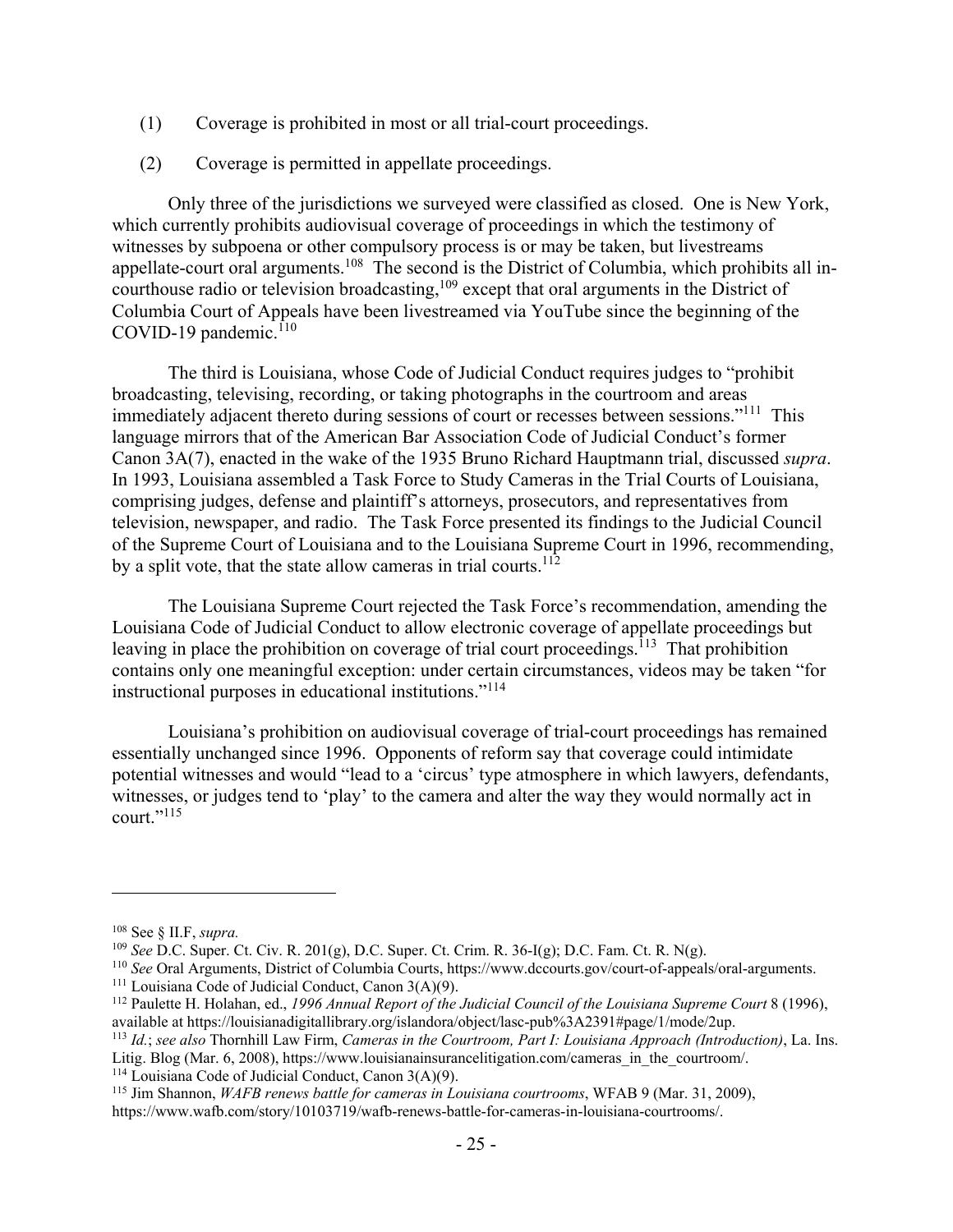#### **IV. Policy Considerations**

Modern Courts conducted interviews with a variety of relevant stakeholders, including trial lawyers, judges and other judicial representatives, members of the media, and representatives of non-profit organizations. As a result of those interviews and the extensive research (summarized above) concerning the history and track record of in-courtroom camera use in New York and its sister jurisdictions, Modern Courts has developed perspectives on a number of issues bearing on the desirability of audiovisual coverage of trial courtroom proceedings:

#### **A. Government Transparency**

American courts at all levels frequently extol the virtues of judicial transparency. *See, e.g.*, *Press-Enterprise Co. v. Superior Court of California*, 464 U.S. 501, 508 (1984) ("The value of openness lies in the fact that people not actually attending trials can have confidence that standards of fairness are being observed; the sure knowledge that anyone is free to attend gives assurance that established procedures are being followed and that deviations will become known. Openness thus enhances both the basic fairness of the criminal trial and the acceptance of fairness so essential to public confidence in the system."); *ABC, Inc. v. Stewart*, 360 F.3d 90, 105 (2d Cir. 2004) ("Our national experience instructs us that except in rare circumstances openness preserves, indeed, is essential to, the realization of [the right to a fair trial] and to public confidence in the administration of justice."); *Matter of James Q.*, 32 N.Y.3d 671, 676 (2019) (noting New York's "long-standing, sound public policy that all judicial proceedings, both civil and criminal, are presumptively open to the public"); *see also* Louis Brandeis, *What Publicity Can Do*, Harper's Weekly (Dec. 20, 1913) ("[S]unlight is said to be the best of disinfectants.").

New York's executive and legislative branches regularly broadcast footage of their activity. Although it often handles private disputes, the state's judicial system is, fundamentally, a public institution that is both run by the government and, with few exceptions, open to the public. Section 4 of the Judiciary Law establishes this clearly, requiring generally that "[t]he sittings of every court within this state shall be public, and every citizen may freely attend the same," though it provides the court with discretion to exclude the public from "all proceedings" and trials in cases for divorce, seduction, abortion, rape, assault with intent to commit rape, criminal sexual act, bastardy or filiation."116 As a matter of first principles, New York's current prohibition on audiovisual coverage of most trial-court proceedings is plainly at odds with the state's public policy in favor of transparency in government.

One point bears clarification: The choice facing policymakers is not between video broadcasting of court proceedings and total occlusion, but rather between video broadcasting of court proceedings and the existing regime of press and public access to the courts. Indeed, the news media already covers New York State court proceedings, including by publishing (1) the names of parties and other participants, (2) photographs or videos of such individuals, taken outside of the courtroom, (3) artists' sketches of them, drawn inside the courtroom, (4)

<sup>116</sup> N.Y. Jud. § 4.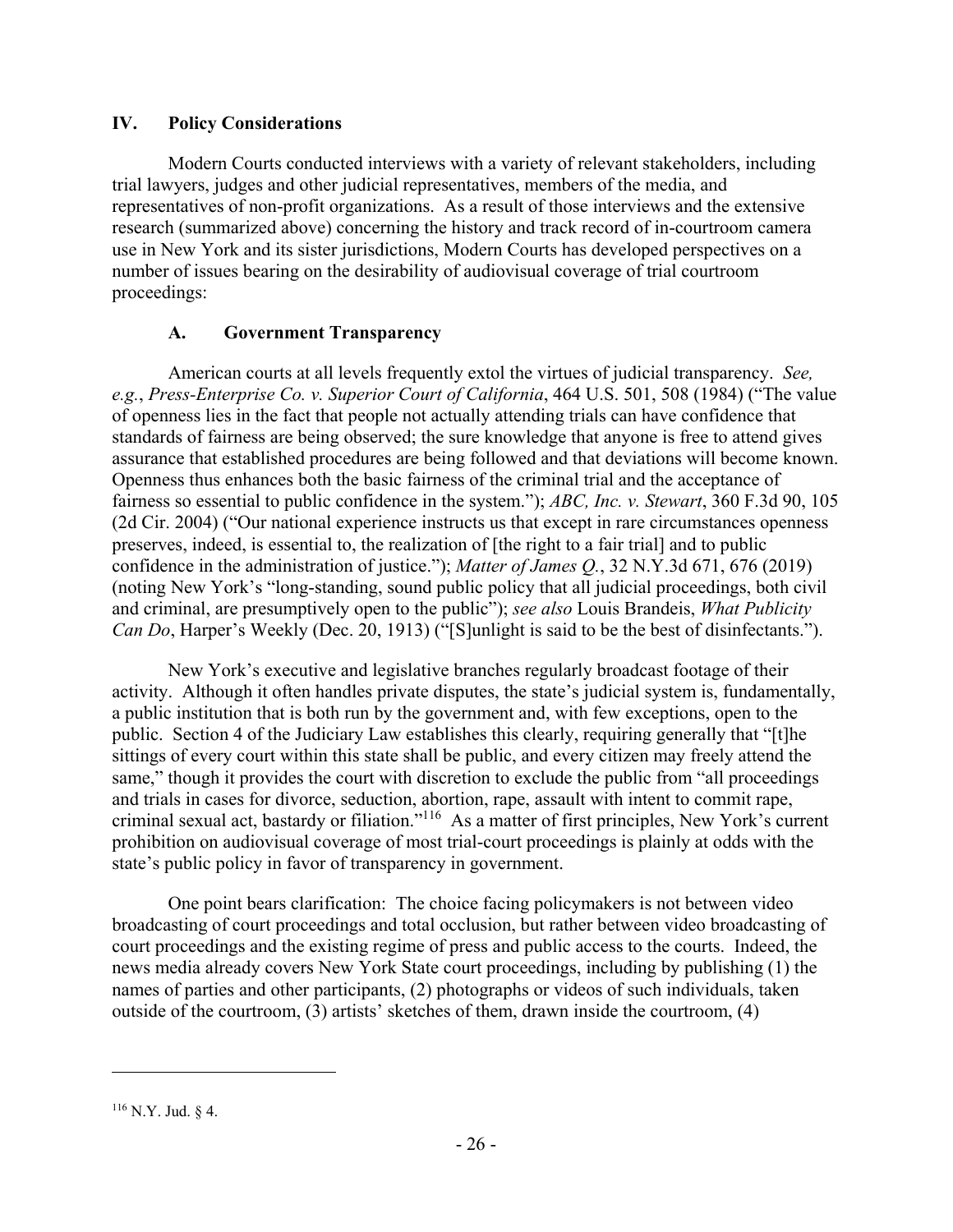interviews of such individuals and people who know them outside of the courtroom, (5) transcriptions of proceedings, and (6) the media's own characterizations of judicial proceedings.

This focus on the marginal effects of audiovisual coverage motivated the Florida Supreme Court's instructions for Florida trial court judges evaluating whether to limit camera coverage of a proceeding: "The presiding judge may exclude electronic media coverage of a particular participant only upon a finding that such coverage will have a substantial effect upon the particular individual which would be qualitatively different from the effect on members of the public in general and such effect will be qualitatively different from coverage by other types of media."117 Regardless of whether this is the appropriate standard for judges to apply in individual circumstances, in light of the fact that courtroom proceedings are already significantly open to the public, including the news media, any evaluation of in-courtroom camera use should apply similar focus on marginal effects.

#### **B. Effect on Court Proceedings and Participants**

One area of discussion among both proponents and critics of courtroom coverage alike is the potential effect of audiovisual coverage on the integrity of court proceedings and on the behavior of participants in those proceedings. Due to advances in technology that have made cameras smaller and less obtrusive, as well as more commonplace, the potential for cameras themselves to pose a distraction to court proceedings has decreased substantially, especially with respect to cameras permanently installed in courtrooms. Because cameras have become a common feature of everyday life, it is possible that the effects of media coverage or livestreaming on the conduct of trial participants may be less of a concern than they have been in the past. Nevertheless, audiovisual coverage has the potential to influence the behavior of various trial participants, including judges, lawyers, witnesses and victims, in both positive and negative ways.

#### **1. Judges**

The Feerick Committee observed in its report that there was widespread agreement that coverage could have an impact on presiding judges, though "[t]here was disagreement over whether the effect was beneficial or harmful."<sup>118</sup> Today, some argue that media access and fixed cameras would increase scrutiny and accountability of trial court judges in a way that could benefit both the public and trial participants. However, others have expressed concern that some judges, especially those who are elected to the bench, might issue a different ruling with cameras present in the courtroom than they would without cameras. What effect this ultimately has on a trial, particularly a criminal trial, may depend on the type of case and the judge's local community. Camera coverage may result in a tendency toward defendant-friendly rulings where there is a perceived strong public concern for a defendant's right to a fair trial. In other cases, and especially at sentencing, judges may make more severe rulings in order to be perceived as tough on crime. $119$ 

<sup>117</sup> *Post-Newsweek Stations*, 370 So. 2d at 779. 118 Feerick Report at 64. 119 *Id*. at 66.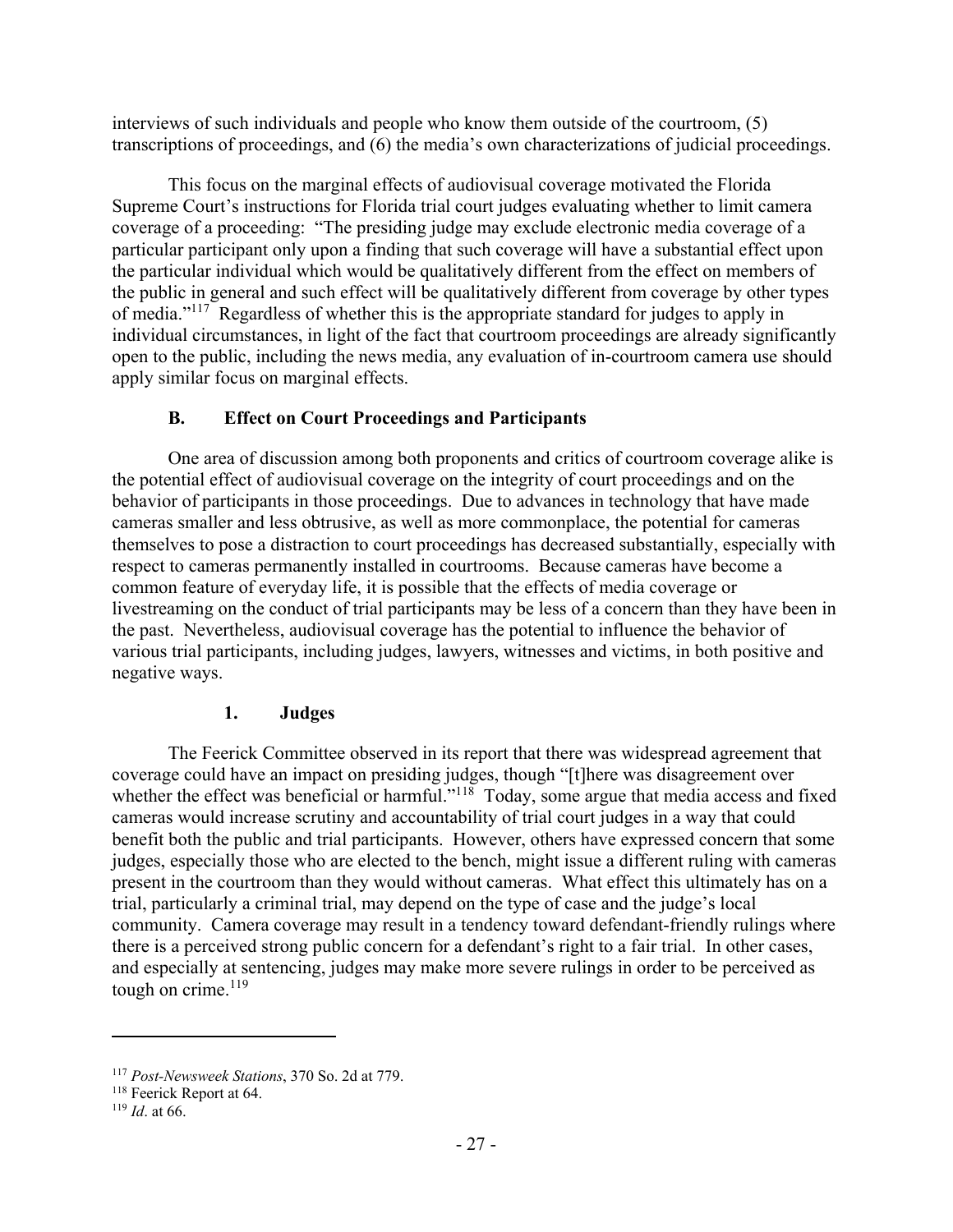Another common concern is the potential for professional participants in a trial, including both judges and lawyers alike, to "showboat" during a televised or livestreamed trial. This may affect particular rulings or the outcome or fairness of a trial, especially in cases that receive greater media coverage.

#### **2. Lawyers**

The conduct of lawyers appearing at trial is raised perhaps even more often than that of judges when it comes to the issue of showboating. Some attorneys have described televised trials as "free advertising."<sup>120</sup> On one hand, some have argued that camera coverage might place attorneys on their best behavior or cause them to come to the courtroom better prepared. On the other, some have noted that the advertising element of televised trials might place the interests of the attorney as a professional in conflict with the interests of their client, especially where decisions are made as to whether to take a plea deal or proceed to trial.<sup>121</sup>

#### **3. Witnesses**

One area of significant concern is the potential effect of audiovisual coverage on witnesses and victims, especially in criminal trials. Some argue that permitting media or fixedcamera coverage of court proceedings could deter victims from coming forward to report crimes, or cause critical witnesses to refuse to testify due to their testimony being widely broadcast and remaining publicly available. As evidenced by the O.J. Simpson trial, televised coverage of courtroom proceedings can have negative effects on witnesses if their personal information is divulged.<sup>122</sup> Furthermore, once broadcast by media or livestream, audiovisual coverage of court proceedings would remain publicly available, with little to no ability on the part of the courts to limit access to witness testimony or regulate how recordings are used. While examples of repercussions for witnesses that appear in televised proceedings are likely — and hopefully rare, it would nevertheless be difficult to eliminate these concerns among prospective witnesses or those who might come forward to report a crime. However, safeguards embedded in a statute or court rule that limit coverage of certain types of witnesses or proceedings in the first instance may help to mitigate these problems.

Other queries include whether cameras would have an effect on the truthfulness of a witness or their demeanor. The Feerick Committee reported on this concern as well, noting that witnesses may withhold information out of fear of facing either retribution in the criminal justice system or judgment in the public eye.<sup>123</sup> The Committee also noted that witnesses themselves may play to the camera, a point that is typically raised more often in the context of attorney conduct.124

#### **C. Special Considerations Relating to Criminal Defendants**

<sup>1&</sup>lt;sup>20</sup> *Id.* at 63.<br>
<sup>121</sup> *Id.* at 64.<br>
<sup>122</sup> *See* Section III.E.1, *supra*; Feerick Report at 62.<br>
<sup>123</sup> *Id.* at 55.<br>
<sup>124</sup> *Id.*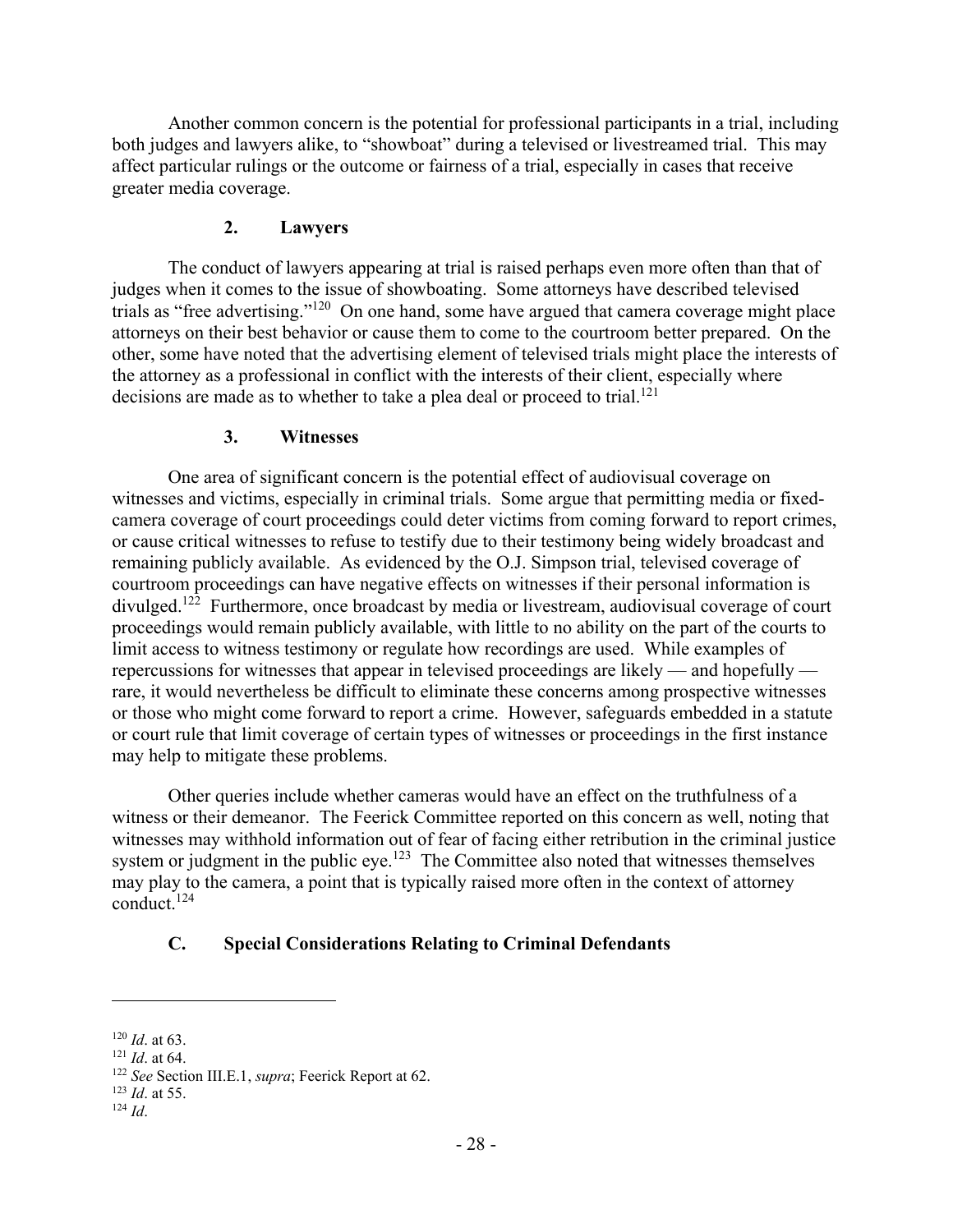Some have argued that criminal defendants should not be subject to audiovisual coverage; after all, dealing with criminal charge is often one of the worst ordeals in an individual's life, and even an acquittal can result in public shame and embarrassment for the defendant. Viewed from that perspective, increased publicity in the form of a video broadcast is the last thing a criminal defendant might want.<sup>125</sup>

But there are other, potentially beneficial, effects of audiovisual coverage on criminal defendants. First, such audiovisual coverage brings with it increased public scrutiny, which may enhance the integrity of proceedings for the reasons discussed above. And second, a more-public trial that is captured on camera is, for some, an opportunity to clear their name, generate publicity, or further a political agenda.

#### **D. Public Understanding of the Judicial System**

It is often observed that allowing audiovisual coverage of courtroom proceedings would enhance the public's understanding of the judicial system.<sup>126</sup> This is for good reason: it is almost tautological to note that when more members of the public observe courtroom proceedings, the public's understanding of those proceedings and the system within which they operate will improve.

Proponents of in-court camera use often argue that it would enhance the "public understanding and trust [that] is fundamental to our system of justice and our ability to function as lawyers."127 This may well be true. A court-provided livestream, in particular, would provide a clear and unedited view of what happens in court. Media broadcasts would provide for significantly increased public understanding as well, albeit through a lens focused primarily on high-profile cases and dramatic moments.

But it is also possible that the public will not like what it sees. If this is the case, a decision to allow audiovisual coverage of courtroom proceedings will nonetheless have been a good one; in a democratic society, it is desirable that the public's preferences are reflected in the structure of the country's legal system and in its laws, and unearthing public dissatisfaction is desirable, not something to be avoided.

#### **E. Racial Equity**

It is hardly controversial to observe that the American judicial system reflects and even magnifies society's many biases, treating (for instance) people of color differently than white people, and men differently than women. Black defendants obtain worse outcomes in court than do similarly situated white defendants, including with respect to bail determinations (25 percent

<sup>125</sup> Defendants, particularly those who were acquitted, may also be concerned about video footage of their trial remaining publicly available in perpetuity via the internet. This concern will require consideration in connection with the rollout of any livestreaming system that also allows viewers to review footage of past proceedings.<br><sup>126</sup> See, e.g., Feerick Report at 70; NYSBA Report at 3, 27; *Petition of Post-Newsweek Stations*, 370 So.2d at

<sup>81.</sup> 

<sup>127</sup> NYSBA Report at 3, 27.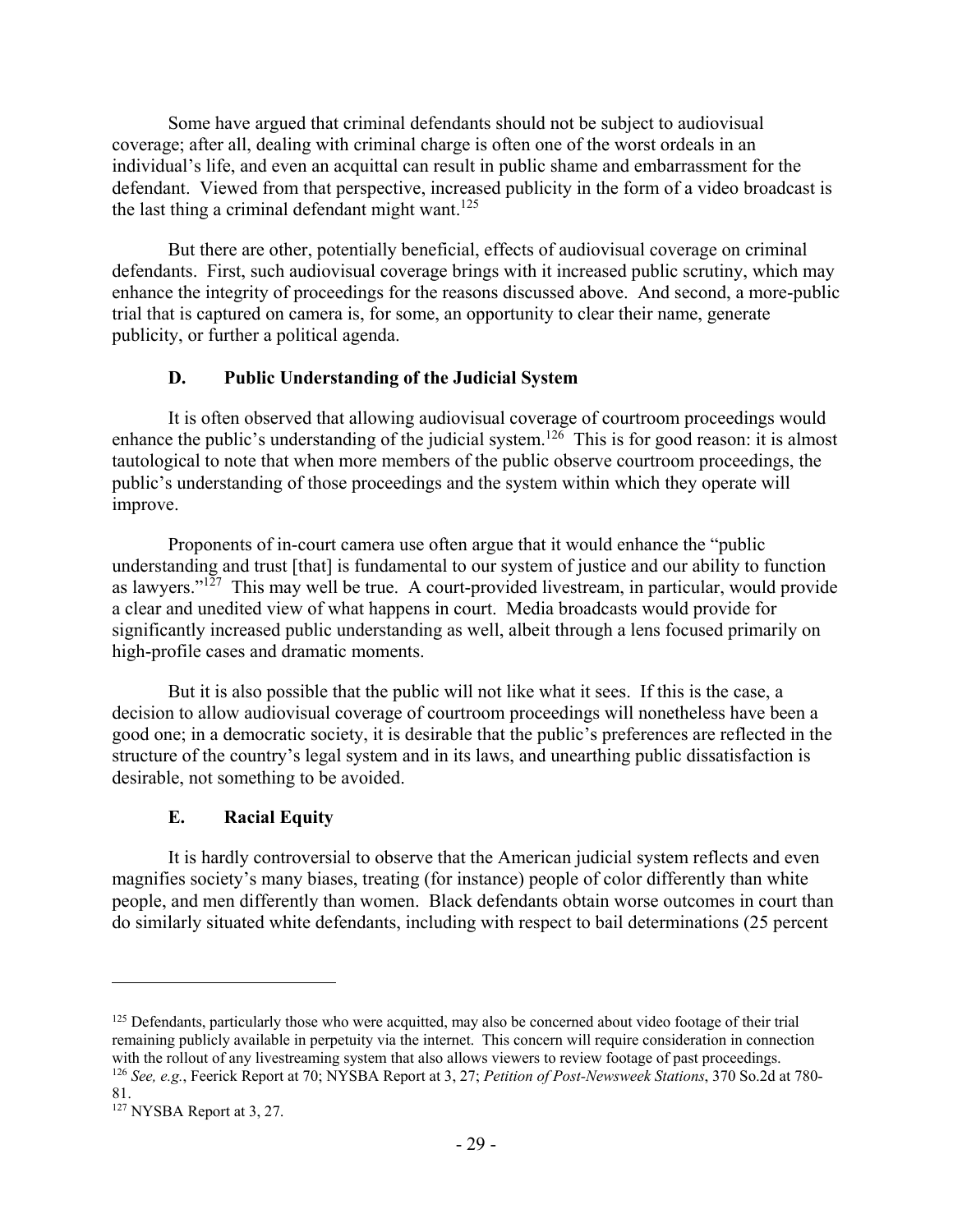higher for Black defendants, all else being equal)<sup>128</sup> and sentences (12 percent longer for Black defendants).<sup>129</sup> Bias can show up in prosecutors' charging decisions, pretrial and trial strategies, and closing arguments; in defense lawyers' case evaluation, client interaction and settlement; and the perceptions and decisions of judges and jurors alike. $130$ 

The public is aware of these disparities: A 2019 study by the Pew Research Center revealed that 87% of Black adults, and 61% of white adults, think that Black people are treated less fairly than white people in the criminal justice system.<sup>131</sup> But behind the statistics are individual cases, and in New York, the public's only means of watching trial-court proceedings is to show up at the courthouse.

Audiovisual coverage of courtroom proceedings will not necessarily solve all, or perhaps even any, of these problems. But it may alleviate some of them. First, public scrutiny should eliminate most of the worst behavior on the part of trial participants, such as overt racism and sexism.132 Second, recent trials, including *Minnesota v. Chauvin* (relating to the death of George Floyd), *State v. McMichael* (relating to the death of Ahmaud Arbery case), and *State v. Rittenhouse*, have helped advance public awareness of racial issues and public dialogue surrounding them. Over the long term, such awareness and dialogue may result in improvements in the criminal justice system that reduce racial and other inequities. And third, the availability of audiovisual recordings of trials would make it easier for scholars to study racial bias across cases, including, perhaps, by studying more subtle features of trials such as variations in judges' tone of voice in connection with different defendants, and other creative approaches. This, too, could result in improvements in the criminal justice system.

Historically, the use of cameras in trial courts has generated fears that selective camera coverage by the media of courtroom proceedings could perpetuate and even worsen our society's already deep racial inequities. However, we believe that advances over the past few decades should mitigate such concerns.

Concerns about selective coverage came to the fore in the mid-1990s, in the wake of the widely broadcasted and highly publicized trial of O.J. Simpson. With cameras allowed in courtrooms and the news media having sole discretion to determine what proceedings to cover and, within a given proceeding, what portions to broadcast, many believe that the media's focus

<sup>128</sup> Ian Ayres & Joel Waldfogel, *A Market Test for Race Discrimination in Bail Setting*, 46 Stan. L. Rev. 987, 992 (1994).

<sup>129</sup> David B. Mustard, *Racial, Ethnic, and Gender Disparities in Sentencing: Evidence from the U.S. Federal Courts*, 44 J. L. & Econ. 285, 300 (2001).

 $130$  *Id.* 

<sup>131</sup> *How to Confront Bias in the Criminal Justice System*, Around the ABA (Dec. 2019), available at https://www.americanbar.org/news/abanews/publications/youraba/2019/december-2019/how-to-confront-bias-inthe-criminal-justice-system/.

<sup>&</sup>lt;sup>132</sup> Livestreaming of court proceedings may have a profound mitigating effect on the behavior of judges and attorneys, especially in smaller, local courts where news media coverage of typical matters might be unlikely. In a 2020 report, Special Adviser on Equal Justice in the Courts Jeh Johnson described the results of a 2006 *New York Times* report that had catalogued explicit, racist statements made by Town and Village judges in open court. Jeh Charles Johnson, *Report from the Special Adviser on Equal Justice in the New York State Courts* 31 (Oct. 1, 2020), https://www.nycourts.gov/whatsnew/pdf/SpecialAdviserEqualJusticeReport.pdf.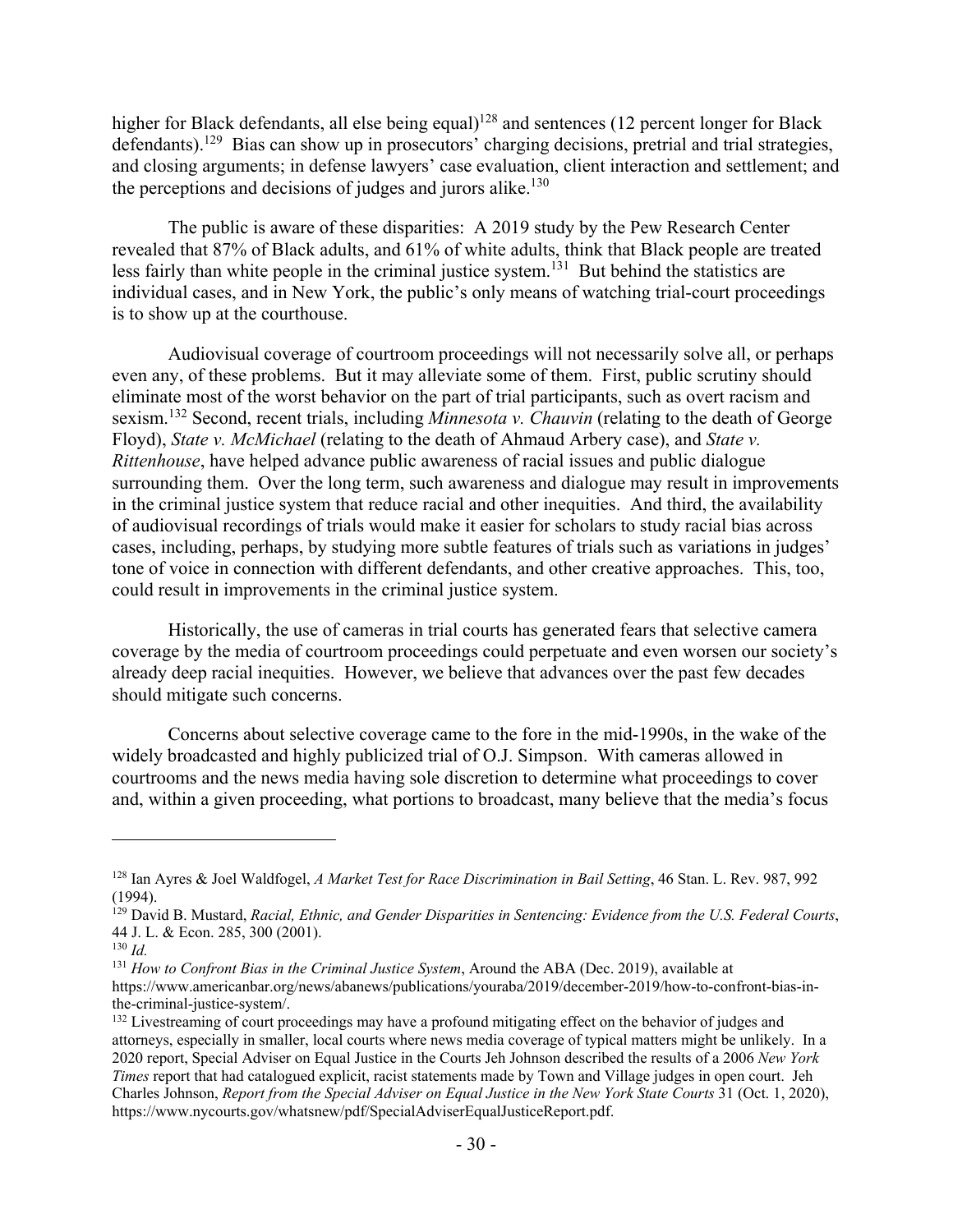was on cases involving Black defendants, and that the media had an interest in sensationalizing those trials, including by portraying defendants and their alleged conduct in a particularly unfavorable way, to increase viewership — with the result of worsening racial stereotyping against Black men in particular.

Always-on (or almost-always-on) court-provided livestreaming, however, does not focus on a particular subset of cases, and within those cases it does not excerpt only inflammatory or misleading snippets. To the contrary, its coverage is unflinching, encompassing all portions of proceedings, except when certain predetermined exceptions apply. Yes, the media will continue to exercise its judgment in deciding what cases merit media coverage; but the media has always been able to do this, even when audiovisual coverage was excluded. And the provision by the court system of streaming video coverage of nearly all courtroom proceedings will serve as a significant counterweight by giving each case equal stature.

#### **F. Remote Proceedings**

Over the last few years, as a result of the Covid-19 pandemic and improving technology, a large proportion of "courtroom" proceedings nationwide have taken place remotely, via Zoom, Microsoft Teams, or other, similar platforms. In many instances, a hybrid approach has been used, in which the judge is in the courtroom and the litigants and their counsel are at their respective homes or offices. We would be remiss in not pointing out that, thanks to this development, even in New York courts, the floodgates are already open, and cameras have flowed into the state's courtrooms. Other states, such as Michigan, have gone further, incorporating in-court cameras into their remote-court platforms, seamlessly integrating remotecourt technology with their livestreaming systems.<sup>133</sup>

#### **V. Conclusion**

New York is an outlier on the national scene; whereas almost every other state allows at least some audiovisual media coverage of trials and other trial court proceedings, New York does not. Nor does New York livestream trial court proceedings.

The state's judicial system and its citizens would benefit from a modernization program bringing the courts into the twenty-first century. Accordingly, Modern Courts supports the repeal of Section 52 and the incorporation into new legislation of the following broad principles concerning in-courtroom video camera use:

 Modern Courts is broadly supportive of in-courtroom camera use. The general public should be permitted and empowered to view trial-court proceedings — including witness testimony — remotely, both via court-provided livestreaming over the internet and enhanced, presumptive access to the courts by members of the audiovisual news media. In short, it is time to repeal the current effective ban on audiovisual coverage of trial proceedings embodied in N.Y. Civil Rights Law section 52.

<sup>133</sup> *See* § III.D.2, *supra*.